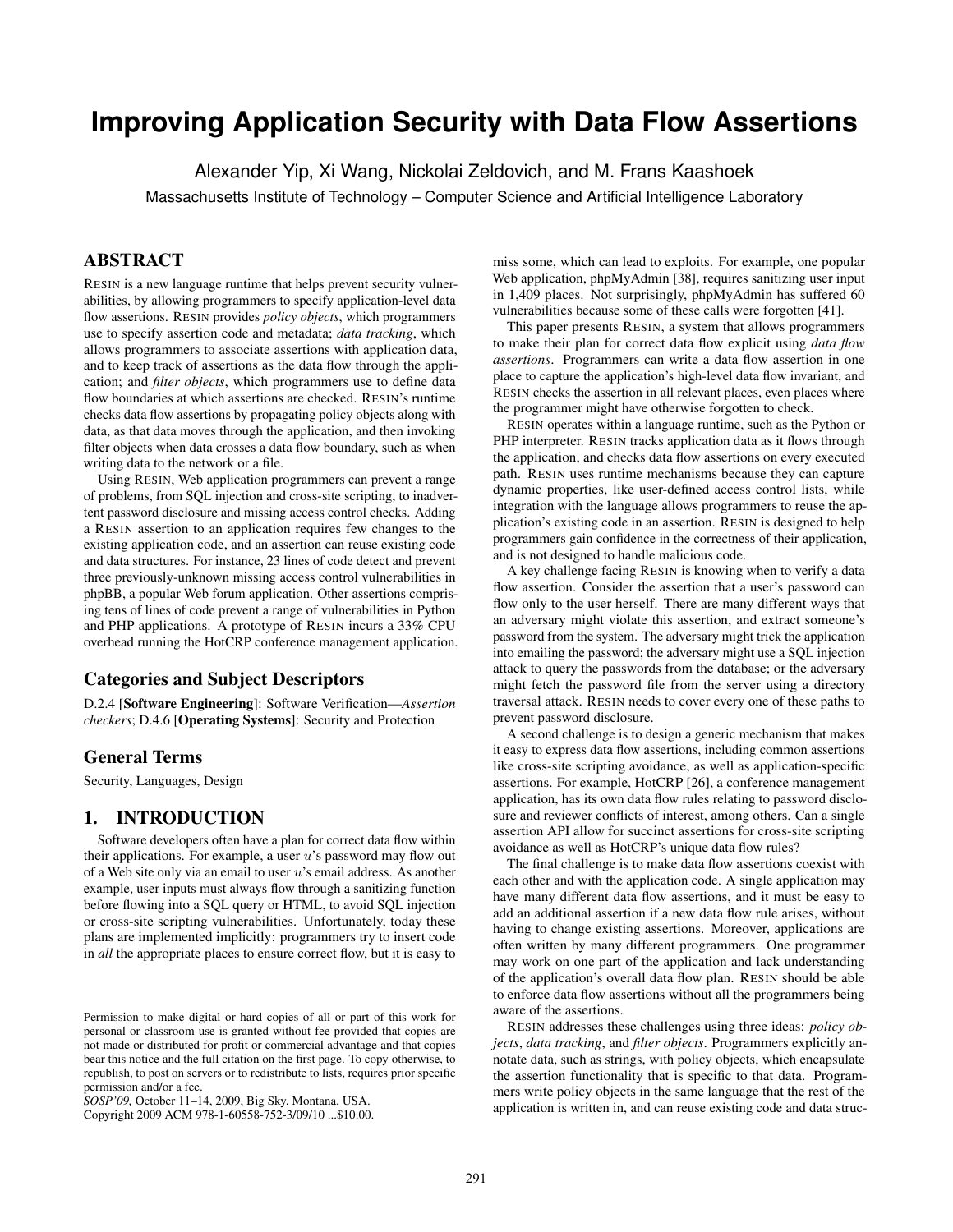| Vulnerability                | Count | Percentage |
|------------------------------|-------|------------|
| SQL injection                | 1176  | 20.4%      |
| Cross-site scripting         | 805   | 14.0%      |
| Denial of service            | 661   | 11.5%      |
| Buffer overflow              | 550   | 9.5%       |
| Directory traversal          | 379   | 6.6%       |
| Server-side script injection | 287   | 5.0%       |
| Missing access checks        | 263   | 4.6%       |
| Other vulnerabilities        | 1647  | 28.6%      |
| Total                        | 5768  | 100%       |

Table 1: Top CVE security vulnerabilities of 2008 [41].

tures, which simplifies writing application-specific assertions. The RESIN runtime then tracks these policy objects as the data propagates through the application. When the data is about to leave the control of RESIN, such as being sent over the network, RESIN invokes filter objects to check the data flow assertions with assistance from the data's policy objects.

We evaluate RESIN in the context of application security by showing how these three mechanisms can prevent a wide range of vulnerabilities in real Web applications, while requiring programmers to write only tens of lines of code. One application, the MoinMoin wiki [31], required only 8 lines of code to catch the same access control bugs that required 2,000 lines in Flume [28], although Flume provides stronger guarantees. HotCRP can use RESIN to uphold its data flow rules, by adding data flow assertions that control who may read a paper's reviews, and to whom HotCRP can email a password reminder. Data flow assertions also help prevent a range of other previously-unknown vulnerabilities in Python and PHP Web applications. A prototype RESIN runtime for PHP has acceptable performance overhead, amounting to 33% for HotCRP.

The contributions of this work are the idea of an application-level data flow assertion, and a technique for implementing data flow assertions using filter objects, policy objects, and data tracking. Experiments with several real applications further show that data flow assertions are concise, effective at preventing many security vulnerabilities, and incrementally deployable in existing applications.

The rest of the paper is organized as follows. The next section discusses the specific goals and motivation for RESIN. Section 3 presents the design of the RESIN runtime, and Section 4 describes our implementation. Section 5 illustrates how RESIN prevents a range of security vulnerabilities. Sections 6 and 7 present our evaluation of RESIN's ease of use, effectiveness, and performance. We discuss RESIN's limitations and future work in Section 8. Section 9 covers related work, and Section 10 concludes.

## 2. GOALS AND EXAMPLES

RESIN's main goal is to help programmers avoid security vulnerabilities by treating exploits as data flow violations, and then using data flow assertions to detect these violations. This section explains how faulty data flows cause vulnerabilities, and how data flow assertions can prevent those vulnerabilities.

#### *SQL Injection and Cross-Site Scripting*

SQL injection and cross-site scripting vulnerabilities are common and can affect almost any Web application. Together, they account for over a third of all reported security vulnerabilities in 2008, as seen in Table 1. These vulnerabilities result from user input data flowing into a SQL query string or HTML without first flowing through their respective sanitization functions. To avoid these vulnerabilities today, programmers insert calls to the correct sanitization function on every single path on which user input can flow to SQL

| Vulnerability                 | Vulnerable sites<br>among those surveyed |
|-------------------------------|------------------------------------------|
| Cross-site scripting          | 31.5%                                    |
| Information leakage           | 23.3%                                    |
| Predictable resource location | $10.2\%$                                 |
| SQL injection                 | $7.9\%$                                  |
| Insufficient access control   | $1.5\%$                                  |
| HTTP response splitting       | 0.8%                                     |

Table 2: Top Web site vulnerabilities of 2007 [48].

or HTML. In practice this is difficult to accomplish because there are many data flow paths to keep track of, and some of them are non-intuitive. For example, in one cross-site scripting vulnerability, phpBB queried a malicious *whois* server, and then incorporated the response into HTML without first sanitizing the response. A survey of Web applications [48] summarized in Table 2 illustrates how common these bugs are with cross-site scripting affecting more than 31% of applications, and SQL injection affecting almost 8%.

If there were a tool that could enforce a data flow assertion on an entire application, a programmer could write an assertion to catch these bugs and prevent an adversary from exploiting them. For example, an assertion to prevent SQL injection exploits would verify that:

DATA FLOW ASSERTION 1. *Any user input data must flow through a sanitization function before it flows into a SQL query.*

RESIN aims to be such a tool.

#### *Directory Traversal*

Directory traversal is another common vulnerability that accounts for 6.6% of the vulnerabilities in Table 1. In a directory traversal attack, a vulnerable application allows the user to enter a file name, but neglects to limit the directories available to the user. To exploit this vulnerability, an adversary typically inserts the ".." string as part of the file name which allows the adversary to gain unauthorized access to read, or write files in the server's file system. These exploits can be viewed as faulty data flows. If the adversary reads a file without the proper authorization, the file's data is incorrectly flowing to the adversary. If the adversary writes to a file without the proper authorization, the adversary is causing an invalid flow into the file. Data flow assertions can address directory traversal vulnerabilities by enforcing data flow rules on the use of files. For example, a programmer could encode the following directory traversal assertion to protect against invalid writes:

DATA FLOW ASSERTION 2. *No data may flow into directory* d *unless the authenticated user has write permission for* d*.*

#### *Server-Side Script Injection*

Server-side script injection accounts for 5% of the vulnerabilities reported in Table 1. To exploit these vulnerabilities, an adversary uploads code to the server and then fools the application into running that code. For instance, many PHP applications load script code for different visual themes at runtime, by having the user specify the file name for their desired theme. An adversary can exploit this by uploading a file with the desired code onto the server (many applications allow uploading images or attachments), and then supplying the name of that file as the theme to load.

Even if the application is careful to not include user-supplied file names, a more subtle problem can occur. If an adversary uploads a file with a .php extension, the Web server may allow the adversary to directly execute that file's contents by simply issuing an HTTP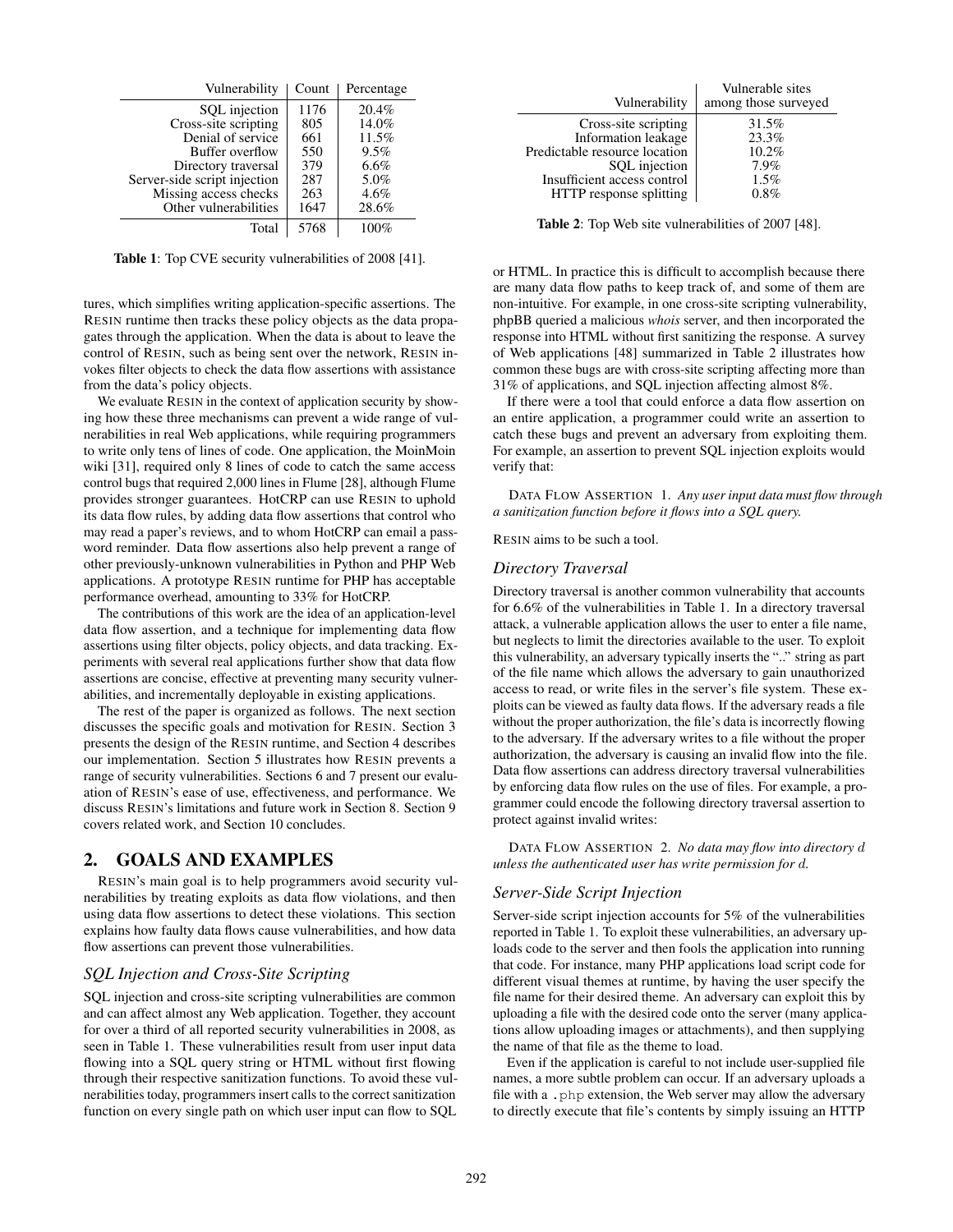request for that file. Avoiding such problems requires coordination between many parts of the application, and even the Web server, to understand which file extensions are "dangerous". This attack can be viewed as a faulty data flow and could be addressed by the following data flow assertion:

DATA FLOW ASSERTION 3. *The interpreter may not interpret any user-supplied code.*

#### *Access Control*

Insufficient access control can also be viewed as a data flow violation. These vulnerabilities allow an adversary to read data without proper authorization and make up 4.6% of the vulnerabilities reported in 2008. For example, a missing access control check in MoinMoin wiki allowed a user to read any wiki page, even if the page's access control list (ACL) did not permit the user to read that page [46]. Like the previous vulnerabilities, this data leak can be viewed as a data flow violation; the wiki page is flowing to a user who lacks permission to receive the page. This vulnerability could be addressed with the data flow assertion:

DATA FLOW ASSERTION 4. *Wiki page* p *may flow out of the system only to a user on* p*'s ACL.*

Insufficient access control is particularly challenging to address because access control rules are often unique to the application. For example, MoinMoin's ACL rules differ from HotCRP's access control rules, which ensure that only paper authors and program committee (PC) members may read paper reviews, and that PC members may not view a paper's authors if the author list is anonymous. Ideally, a data flow assertion could take advantage of the code and data structures that an application already uses to implement its access control checks.

#### *Password Disclosure*

Another example of a specific access control vulnerability is a password disclosure vulnerability that was discovered in HotCRP; we use this bug as a running example for the rest of this paper. This bug was a result of two separate features, as follows.

First, a HotCRP user can ask HotCRP to send a password reminder email to the user's email address, in case the user forgets the password. HotCRP makes sure to send the email only to the email address of the account holder as stored in the server. The second feature is an *email preview* mode, in which the site administrator configures HotCRP to display email messages in the browser, rather than send them via email. In this vulnerability, an adversary asks HotCRP to send a password reminder for another HotCRP user (the victim) while HotCRP is in *email preview* mode. HotCRP will display the content of the password reminder email in the adversary's browser, instead of sending the password to that victim's email address, thus revealing the victim's password to the adversary.

A data flow assertion could have prevented this vulnerability because the assertion would have caught the invalid password flow despite the unexpected combination of the password reminder and *email preview* mode. The assertion in this case would have been:

DATA FLOW ASSERTION 5. *User* u*'s password may leave the system only via email to* u*'s email address, or to the program chair.*

#### 2.1 Threat Model

As we have shown, many vulnerabilities in today's applications can be thought of as programming errors that allow faulty data flows. Adversaries exploit these faulty data flows to bypass the application's security plan. RESIN aims to prevent adversaries from exploiting these faulty data flows by allowing programmers to explicitly specify data flow assertions, which are then checked at runtime in all places in the application.

We expect that programmers would specify data flow assertions to prevent well-known vulnerabilities shown in Table 1, as well as existing application-specific rules, such as HotCRP's rules for password disclosure or reviewer conflicts of interest. As programmers write new code, they can use data flow assertions to make sure their data is properly handled in code written by other developers, without having to look at the entire code base. Finally, as new problems are discovered, either by attackers or by programmers auditing the code, data flow assertions can be used to fix an entire class of vulnerabilities, rather than just a specific instance of the bug.

RESIN treats the entire language runtime, and application code, as part of the trusted computing base. RESIN assumes the application code is not malicious, and does not prevent an adversary from compromising the underlying language runtime or the OS. In general, a buffer overflow attack can compromise a language runtime, but buffer overflows are less of an issue for RESIN because languages like PHP and Python are not susceptible to buffer overflows.

## 3. DESIGN

Many of the vulnerabilities described in Section 2 can be addressed with data flow assertions, but the design of such an assertion system requires solutions to a number of challenges. First, the system must enforce assertions on the many communication channels available to the application. Second, the system must provide a convenient API in which programmers can express many different types of data flow assertions. Finally, the system must handle several assertions in a single application gracefully; it should be easy to add new assertions, and doing so should not disrupt existing assertions. This section describes how RESIN addresses these design challenges, beginning with an example of how a data flow assertion prevents the HotCRP password disclosure vulnerability described in Section 2.

## 3.1 Design Overview

To illustrate the high-level design of RESIN and what a programmer must do to implement a data flow assertion, this section describes how a programmer would implement Data Flow Assertion 5, the HotCRP password assertion, in RESIN. This example does not use all of RESIN's features, but it does show RESIN's main concepts.

Conceptually, the programmer needs to restrict the flow of passwords. However, passwords are handled by a number of modules in HotCRP, including the authentication code and code that formats and sends email messages. Thus, the programmer must confine passwords by defining a data flow boundary that surrounds the entire application. Then the programmer allows a password to exit that boundary only if that password is flowing to the owner via email, or to the program chair. Finally, the programmer marks the passwords as sensitive so that the boundary can identify which data contains password information, and writes a small amount of assertion checking code.

RESIN provides three mechanisms that help the programmer implement such an assertion (see Figure 1):

- Programmers use *filter objects* to define data flow boundaries. A filter object interposes on an input/output channel or a function call interface.
- Programmers explicitly annotate sensitive data with *policy objects*. A policy object can contain code and metadata for checking assertions.
- Programmers rely on RESIN's runtime to perform *data tracking* to propagate policy objects along with sensitive data when the application copies that data within the system.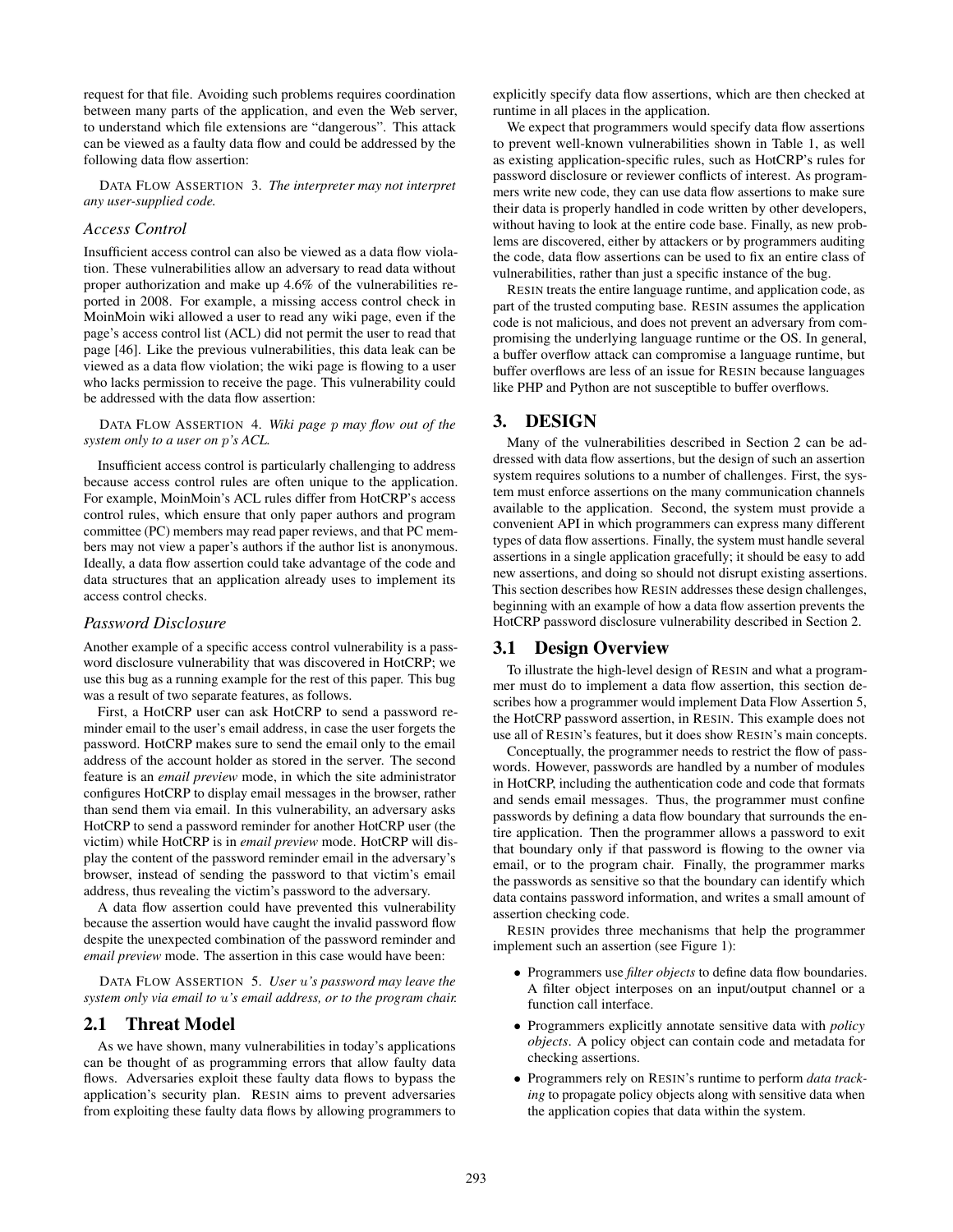

Figure 1: Overview of the HotCRP password data flow assertion in RESIN.

```
class PasswordPolicy extends Policy {
 private $email;
  function __construct($email) {
    $this->email = $email;
  }
  function export_check($context) {
    if (\text{Scontext}[\text{type'}] == \text{'email'} \&\&$context['email'] == $this->email) return;
    global $Me;
    if ($context['type'] == 'http' &&
         $Me->privChair) return;
    throw new Exception('unauthorized disclosure');
  }
}
```
policy\_add(\$password, new PasswordPolicy('u@foo.com'));

Figure 2: Simplified PHP code for defining the HotCRP password policy class and annotating the password data. This policy only allows a password to be disclosed to the user's own email address or to the program chair.

RESIN by default defines a data flow boundary around the language runtime using filter objects that cover all I/O channels, including pipes and sockets. By default, RESIN also annotates some of these default filter objects with *context* metadata that describes the specific filter object. For example, RESIN annotates each filter object connected to an outgoing email channel with the email's recipient address. The default set of filters and contexts defining the boundary are appropriate for the HotCRP password assertion, so the programmer need not define them manually.

In order for RESIN to track the passwords, the programmer must annotate each password with a policy object, which is a languagelevel object that contains fields and methods. In this assertion, a user's password will have a policy object that contains a copy of the user's email address so that the assertion can determine which email address may receive the password data. When the user first sets their password, the programmer copies the user's email address from the current session information into the password's policy object.

The programmer also writes the code that checks the assertion, in a method called *export\_check* within the password policy object's class definition. Figure 2 shows the code the programmer must write to implement this data flow assertion, including the policy object's class definition and the code that annotates a password with a policy object. The policy object also shows how an assertion can benefit from the application's data structures; this assertion uses an existing flag, *\$Me->privChair*, to determine whether the current user is the program chair.

Once a password has the appropriate policy object, RESIN's data tracking propagates that policy object along with the password data; when the application copies or moves the data within the system, the policy goes along with the password data. For example, after HotCRP composes the email content using the password data, the email content will also have the password policy annotation (as shown in Figure 1).

RESIN enforces the assertion by making each filter object call *export\_check* on the policy object of any data that flows through the filter. The filter object passes its context as an argument to *export\_check* to provide details about the specific I/O channel (e.g., the email's recipient).

This assertion catches HotCRP's faulty data flow before it can leak a password. When HotCRP tries to send the password data over an HTTP connection, the connection's filter object invokes the *export\_check* method on the password's policy object. The *export\_check* code observes that HotCRP is incorrectly trying to send the password over an HTTP connection, and throws an exception which prevents HotCRP from sending the password to the adversary. This solution works for all disclosure paths through the code because RESIN's default boundary controls all output channels; HotCRP cannot reveal the password without traversing a filter object.

This example is just one way to implement the password data flow assertion, and there may be other ways. For example, the programmer could implement the assertion checking code in the filter objects rather than the password's policy object. However, modifying filter objects is less attractive because the programmer would need to modify every filter object that a password can traverse. Putting the assertion code in the policy object allows the programmer to write the assertion code in one place.

## 3.2 Filter Objects

A filter object, represented by a diamond in Figure 1, is a generic interposition mechanism that application programmers use to create data flow boundaries around their applications. An application can associate a filter object with a function call interface, or an I/O channel such as a file handle, socket, or pipe.

RESIN aims to support data flow assertions that are specific to an application, so in RESIN, a programmer implements a filter object as a language-level object in the same language as the rest of the application. This allows the programmer to reuse the application's code and data structures, and allows for better integration with applications.

When an application sends data across a channel guarded by a filter object, RESIN invokes a method in that filter object with the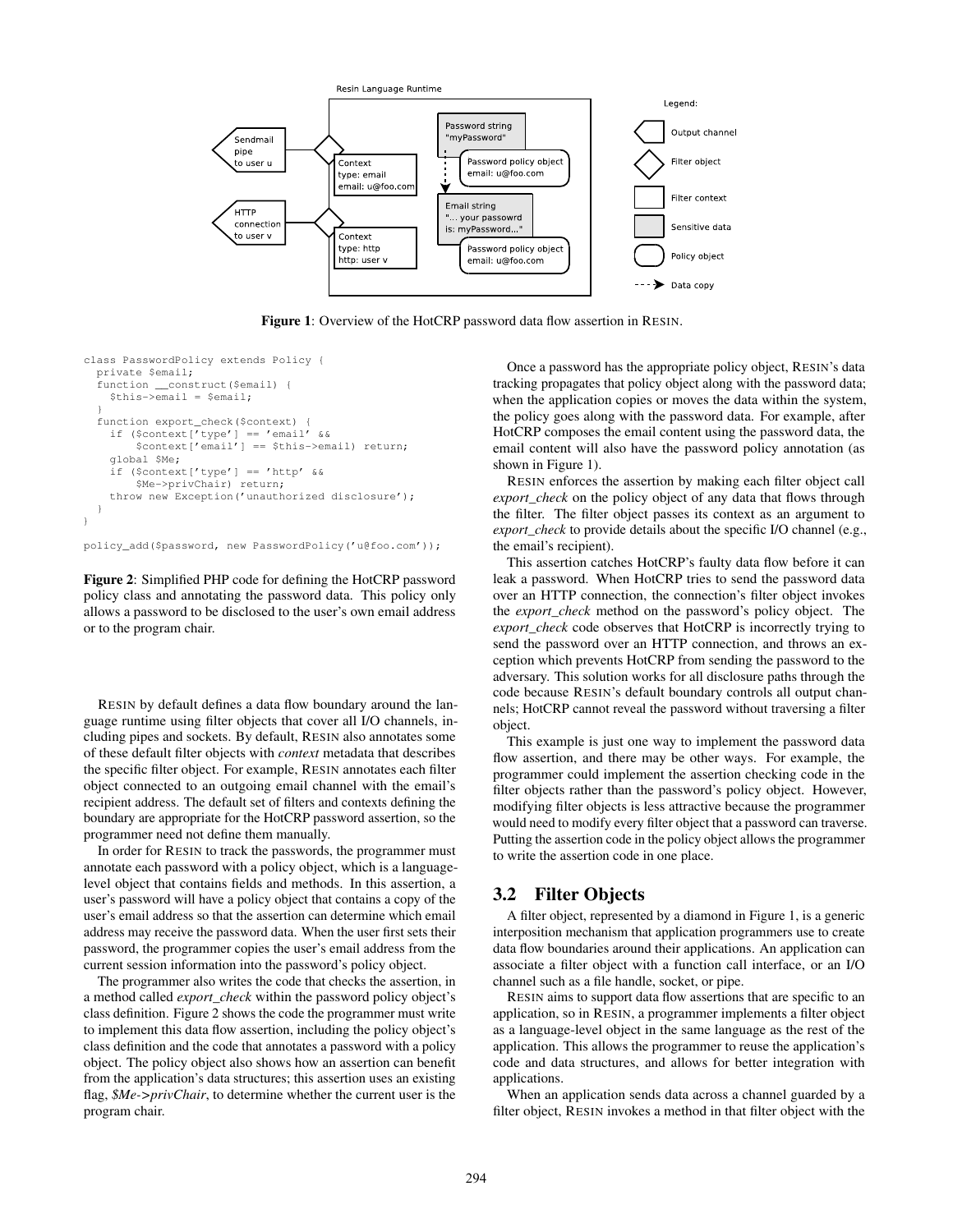| <b>Function</b>                             | Caller        | <b>Semantics</b>                                                                                                                                                |
|---------------------------------------------|---------------|-----------------------------------------------------------------------------------------------------------------------------------------------------------------|
| filter::filter_read( <i>data, offset</i> )  | Runtime       | Invoked when data comes in through a data flow boundary, and can assign initial<br>policies for <i>data</i> ; e.g., by de-serializing from persistent storage.  |
| filter::filter_write( <i>data, offset</i> ) | Runtime       | Invoked when data is exported through a data flow boundary; typically invokes<br>assertion checks or serializes policy objects to persistent storage.           |
| filter::filter_func( <i>args</i> )          | Runtime       | Checks and/or proxies a function call.                                                                                                                          |
| policy::export_check( <i>context</i> )      | Filter object | Checks if data flow assertion allows exporting data, and throws exception if not;<br><i>context</i> provides information about the data flow boundary.          |
| policy::merge( <i>policy_object_set</i> )   | Runtime       | Returns set of policies (typically zero or one) that should apply to merging of data<br>tagged with this policy and data tagged with <i>policy_object_set</i> . |
| policy_add( <i>data, policy</i> )           | Programmer    | Adds <i>policy</i> to <i>data</i> 's policy set.                                                                                                                |
| policy_remove( <i>data, policy</i> )        | Programmer    | Removes <i>policy</i> from <i>data's</i> policy set.                                                                                                            |
| policy_get( <i>data</i> )                   | Programmer    | Returns set of policies associated with <i>data</i> .                                                                                                           |

Table 3: The RESIN API. A::B(args) denotes method B of an object of type A. Not shown is the API used by the programmer to specify and access filter objects for different data flow boundaries.

```
class DefaultFilter(Filter):
  def __init__(self): self.context = {}
  def filter_write(self, buf):
    for p in policy_get(buf):
     if hasattr(p, 'export_check'):
       p.export_check(self.context)
    return buf
```


data as an argument. If the interposition point is an I/O channel, RESIN will invoke either *filter\_read* or *filter\_write*; for function calls, RESIN will invoke *filter\_func* (see Table 3). *Filter\_read* and *filter\_write* can check or alter the in-transit data. *Filter\_func* can check or alter the function's arguments and return value.

For example, in an HTTP splitting attack, the adversary inserts an extra CR-LF-CR-LF delimiter into the HTTP output to confuse browsers into thinking there are two HTTP responses. To thwart this type of attack, the application programmer could write a filter object that scans for unexpected CR-LF-CR-LF character sequences, and then attach this filter to the HTTP output channel. As a second example, a function that encrypts data is a natural data flow boundary. A programmer may choose to attach a filter object to the encryption function that removes policy objects for confidentiality assertions such as the *PasswordPolicy* from Section 3.1.

#### *3.2.1 Default Filter Objects*

RESIN pre-defines default filter objects on all I/O channels into and out of the runtime, including sockets, pipes, files, HTTP output, email, SQL, and code import. Since these default filter objects are at the edge of the runtime, data can flow freely within the application and the default filters will only check assertions before making program output visible to the outside world. This boundary should be suitable for many assertions because it surrounds the entire application. The default boundary also helps programmers avoid accidentally overlooking an I/O channel, which would result in an incomplete boundary that would not cover all possible flows.

The default filter objects check the in-transit data for policies, as shown in Figure 3. If a filter finds a policy that has an *export\_check* method, the filter invokes the policy's *export\_check* method. As described in Section 3.1, *export\_check* typically checks the assertion and throws an exception if the flow would violate the assertion.

Since the policy's *export\_check* method may need additional information about the filter's specific I/O channel or function call to check the assertion, RESIN attaches context information, in the form of a hash table, to some of the default filters as described

in Section 3.1. RESIN also allows the application to add its own key-value pairs to the context hash table of default filter objects.

The context key-value pairs are likely specific to the I/O channel or function call that the filter guards, and the default filter passes the context hash table as an argument to *export\_check*. In the HotCRP example, the context for a sendmail pipe contains the recipient of the email (as shown in Figure 1).

#### *3.2.2 Importing Code*

RESIN treats the interpreter's execution of script code as another data flow channel, with its own filter object. This allows programmers to interpose on all code flowing into the interpreter, and ensure that such code came from an approved source. This can prevent server-side script injection attacks, where an adversary tricks the interpreter into executing adversary-provided script code.

#### *3.2.3 Write Access Control*

In addition to runtime boundaries, RESIN also permits an application to place filter objects on persistent files to control write access, because data tracking alone cannot prevent modifications. In particular, RESIN allows programmers to specify access control checks for files and directories in a persistent filter object that's stored in the extended attributes of a specific file or directory. The runtime automatically invokes this persistent filter object when data flows into or out of that file, or modifies that directory (such as creating, deleting, or renaming files). This programmer-specified filter object can check whether the current user is authorized to access that file or directory. These persistent filter objects associated with a specific file or directory are separate from the filter objects associated by default with every file's I/O channel.

#### 3.3 Policy Objects

Like a filter object, a policy object is a language-level object, and can reuse the application's existing code and data structures. A policy object can contain fields and methods that work in concert with filter objects; policy objects are represented by the rounded rectangles in Figure 1.

To work with default filter objects, a policy object should have an *export\_check* method as shown in Table 3. As mentioned earlier, default filter objects invoke *export\_check* when data with a policy passes through a filter, so *export\_check* is where programmers implement an assertion check for use with default filters. If the assertion fails, *export\_check* should throw an exception so that RESIN can prevent the faulty data flow.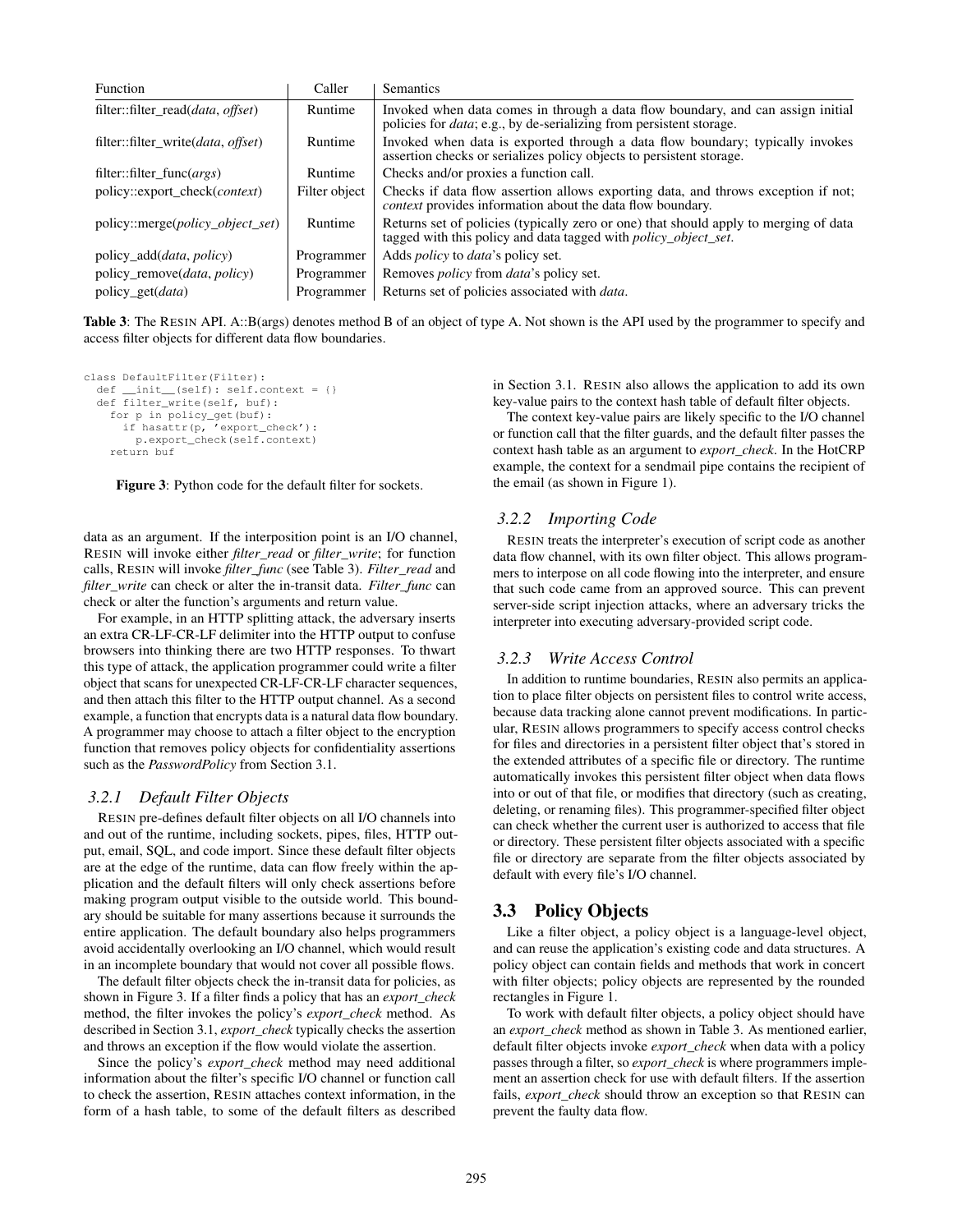The main distinction between policy objects and filter objects is that a policy object is specific to data, and a filter object is specific to a channel. A policy object would contain data specific metadata and code; for example, the HotCRP password policy contains the email address of the password's account holder. A filter object would contain channel specific metadata; for example, the email filter object contains the recipient's email address.

Even though RESIN allows programmers to write many different filter and policy objects, the interface between all filters and policies remains largely the same, if the application uses *export\_check*. This limits the complexity of adding or changing filters and policies, because each policy object need not know about all possible filter objects, and each filter object need not know about all possible policy objects (although this does not preclude the programmer from implementing special cases for certain policy-filter pairs).

## 3.4 Data Tracking

RESIN keeps track of policy objects associated with data. The programmer attaches a policy object to a datum—a primitive data element such as an integer or a character in a string (although it is common to assign the same policy to all characters in a string). The RESIN runtime then propagates that policy object along with the data, as the application code moves or copies the data.

To attach a policy object to data, the programmer uses the *policy\_add* function listed in Table 3. Since an application may have multiple data flow assertions, a single datum may have multiple policy objects, all contained in the datum's *policy set*.

RESIN propagates policies in a fine grained manner. For example, if an application concatenates the string "foo" (with policy  $p_1$ ), and "bar" (with policy  $p_2$ ), then in the resulting string "foobar", the first three characters will have only policy  $p_1$  and the last three characters will have only  $p_2$ . If the programmer then takes the first three characters of the combined string, the resulting substring "foo" will only have policy  $p_1$ . Tracking data at the character level minimizes interference between different data flow assertions, whose data may be combined in the same string, and minimizes unintended policy propagation, when marshalling and un-marshalling data structures. For example, in the HotCRP password reminder email message, only the characters comprising the user's password have the password policy object. The rest of the string is not associated with the password policy object, and can potentially be manipulated and sent over the network without worrying about the password policy (assuming there are no other policies).

RESIN tracks explicit data flows such as variable assignment; most of the bugs we encountered, including all the bugs described in Sections 2 and 6, use explicit data flows. However, some data flows are implicit. One example is a control flow channel, such as when a value that has a policy object influences a conditional branch, which then changes the program's output. Another example of an implicit flow is through data structure layout; an application can store data in an array using a particular order. RESIN does not track this order information, and a programmer cannot attach a policy object to the array's order. These implicit data flows are sometimes surprising and difficult to understand, and RESIN does not track them. If the programmer wants to specify data flow assertions about such data, the programmer must first make this data explicit, and only then attach a policy to it.

#### *3.4.1 Persistent Policies*

RESIN only tracks data flow inside the language runtime, and checks assertions at the runtime boundary, because it cannot control what happens to the data after it leaves the runtime. However, many applications store data persistently in file systems and databases.



Figure 4: Saving persistent policies to a SQL database for HotCRP passwords. Uses symbols from Figure 1.

For example, HotCRP stores user passwords in a SQL database. It can be inconvenient and error-prone for the programmer to manually save metadata about the password's policy object when saving it to the database, and then reconstruct the policy object when reading the password later.

To help programmers of such applications, RESIN transparently tracks data flows to and from persistent storage. RESIN's default filter objects serialize policy objects to persistent files and database storage when data is written out, and de-serializes the policy objects when data is read back into the runtime.

For data going to a file, the file's default filter object serializes the data's policy objects into the file's extended attributes. Whenever the application reads data from the file, the filter reads the serialized policy from the file's extended attributes, and associates it with the newly-read data. RESIN tracks policies for file data at byte-level granularity, as it does for strings.

RESIN also serializes policies for data stored in a SQL database, as shown in Figure 4. RESIN accomplishes this by attaching a default filter object to the function used to issue SQL queries, and using that filter to rewrite queries and results. For a *CREATE TABLE* query, the filter adds an additional policy column to store the serialized policy for each data column. For a query that writes to the database, the filter augments the query to store the serialized policy of each cell's value into the corresponding policy column. Last, for a query that fetches data, the filter augments the query to fetch the corresponding policy column, and associates each de-serialized policy object with the corresponding data cell in the resulting set of rows.

Storing policies persistently also helps other programs, such as the Web server, to check invariants on file data. For example, if an application accidentally stores passwords in a world-readable file, and an adversary tries to fetch that file via HTTP, a RESIN-aware Web server will invoke the file's policy objects before transmitting the file, fail the *export\_check*, and prevent password disclosure.

RESIN only serializes the class name and data fields of a policy object. This allows programmers to change the code for a policy class to evolve its behavior over time. For example, a programmer could change the *export\_check* method of HotCRP's password policy object to disallow disclosure to the program chair without changing the existing persistent policy objects. However, if the application needs to change the fields of a persistent policy, the programmer will need to update the persistent policies, much like database schema migration.

#### *3.4.2 Merging Policies*

RESIN uses character-level tracking to avoid having to merge policies when individual data elements are propagated verbatim, such as through concatenation or taking a substring. Unfortunately, merging is inevitable in some cases, such as when string characters with different policies are converted to integer values and added up to compute a checksum. In many situations, such low-level data transformation corresponds to a boundary, such as encryption or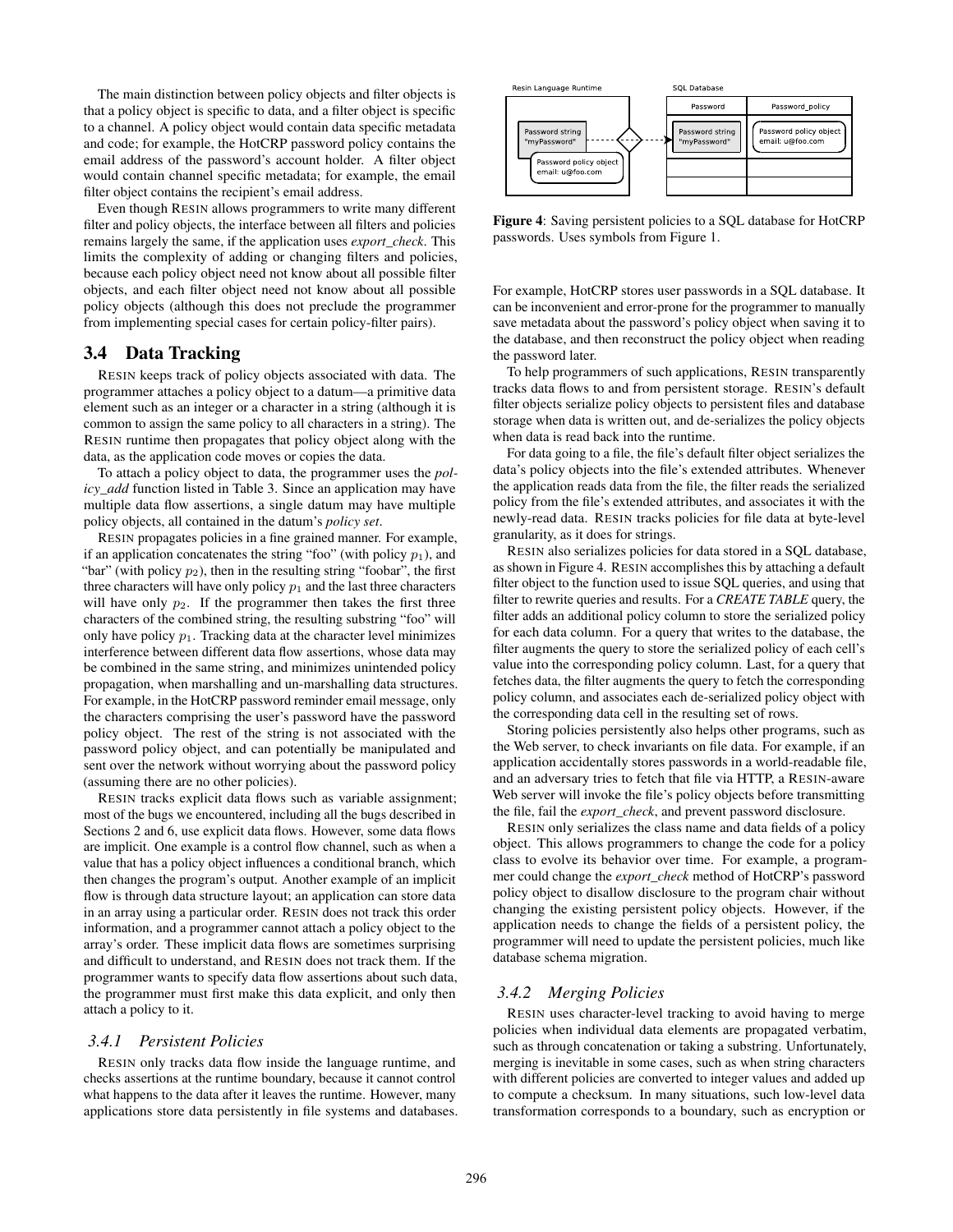hashing, and would be a good fit for an application-specific filter object. However, relying on the programmer to insert filter objects in all such places would be error-prone, and RESIN provides a safety net by merging policy objects in the absence of any explicit actions by the programmer.

By default, RESIN takes the union of policy objects of source operands, and attaches them to the resulting datum. The *union* strategy is suitable for some data flow assertions. For example, an assertion that tracks user-supplied inputs by marking them with a *UserData* policy would like to label the result as *UserData* if any source operand was labeled as such. In contrast, the *intersection* strategy may be applicable to other policies. An assertion that tracks data authenticity by marking data with an *AuthenticData* policy would like to label the result as *AuthenticData* only if all source operands were labeled that way.

Because different policies may have different notions of a safe merge strategy, RESIN allows a policy object to override the *merge* method shown in Table 3. When application code merges two data elements, RESIN invokes the *merge* method on each policy of each source operand, passing in the entire policy set of the other operand as the argument. The *merge* method returns a set of policy objects that it wants associated with the new datum, or throws an exception if this policy should not be merged. The *merge* method can consult the set of policies associated with the other operand to implement either the *union* or *intersection* strategies. The RESIN runtime then labels the resulting datum with the union of all policies returned by all *merge* methods.

## 4. IMPLEMENTATION

We have implemented two RESIN prototypes, one in the PHP runtime, and the other in Python. At a high-level, RESIN requires the addition of a pointer, that points to a set of policy objects, to the runtime's internal representation of a datum. For example, in PHP, the additional pointer resides in the *zval* object for strings and numbers. For strings, each policy object contains a character range for which the policy applies. When copying or moving data from one primitive object to another, the language runtime copies the policy set from the source to the destination, and modifies the character ranges if necessary. When merging individual data elements, the runtime invokes the policies' merge functions.

The PHP prototype involved 5,944 lines of code. The largest module is the SQL parsing and translation mechanism at about 2,600 lines. The core data structures and related functions make up about 1,100 lines. Most of the remaining 2,200 lines are spent propagating and merging policy objects. Adding propagation to the core PHP language required changes to its virtual machine opcode handlers, such as variable assignment, addition, and string concatenation. In addition, PHP implements many of its library functions, such as *substr* and *printf*, in C, which are outside of PHP's virtual machine and require additional propagation code.

To allow the Web server to check persistent policies for file data, as described in Section 3.4.1, we modified the *mod\_php* Apache module to de-serialize and invoke policy objects for all static files it serves. Doing so required modifying 49 lines of code in *mod\_php*.

The Python prototype only involved 681 lines of code; this is fewer than the PHP prototype for two reasons. First, our Python prototype does not implement all the RESIN features; it lacks characterlevel data tracking, persistent policy storage in SQL databases, and Apache static file support. Second, Python uses fewer C libraries, so it required little propagation code beyond the opcode handlers.

```
def process_client(client_sock):
  r = \text{parse} request(client_sock)
  client_sock.__filter.context['user'] = req.user
  ... process req ...
class PagePolicy(Policy):
  def __init__(self, acl): self.acl = acl
  def export_check(self, context):
    if not self.acl.may(context['user'], 'read'):
      raise Exception("insufficient access")
class Page:
  def update_body(self, text):
    text = policy_add(text, PagePolicy(self.getACL()))
... write text to page's file ...
```
Figure 5: Python code for a data flow assertion that checks read access control in MoinMoin. The *process\_client* and *update\_body* functions are simplified versions of MoinMoin equivalents.

## 5. APPLYING RESIN

RESIN's main goal is to allow programmers to avoid security vulnerabilities by specifying data flow assertions. Section 3.1 already showed how a programmer can implement a data flow assertion that prevents password disclosure in HotCRP. This section shows how a programmer would implement data flow assertions in RESIN for a number of other vulnerabilities and applications.

The following examples use the syntax described in Table 3. Additionally, these examples use sock.\_\_filter to access a socket's filter object, and in the Python code, *policy\_add* and *policy\_remove* return a new string with the same contents but a different policy set, because Python strings are immutable.

#### 5.1 Access Control Checks

As mentioned in Section 2, RESIN aims to address missing access control checks. To illustrate how a programmer would use RESIN to verify access control checks, this section provides an example implementation of Data Flow Assertion 4, the assertion that verifies MoinMoin wiki's read ACL scheme (see Section 2).

The MoinMoin ACL assertion prevents a wiki page from flowing to a user that's not on the page's ACL. One way for a programmer to implement this assertion in RESIN is to:

- 1. annotate HTTP output channels with context that identifies the user on the other end of the channel;
- 2. define a *PagePolicy* object that contains an ACL;
- 3. implement an *export\_check* method in *PagePolicy* that matches the output channel against the *PagePolicy*'s ACL;
- 4. attach a *PagePolicy* to the data in each wiki page.

Figure 5 shows all the code necessary for this implementation. The *process\_client* function annotates each HTTP connection's context with the current user, after parsing the user's request and credentials. *PagePolicy* contains a copy of the ACL, and implements *export\_check*. The *update\_body* method creates a *PagePolicy* object and attaches it to the page's data before saving the page to the file system. One reason why the *PagePolicy* is short is that it reuses existing application code to perform the access control check.

This example assertion illustrates the use of persistent policies. The *update\_body* function associates a *PagePolicy* with the contents of a page immediately before writing the page to a file. As the page data flows to the file, the default filter object serializes the *PagePolicy* object, including the access control list, to the file system. When MoinMoin reads this file later, the default filter will de-serialize the *PagePolicy* and attach it to the page data in the runtime, so that RESIN will automatically enforce the same access control policy.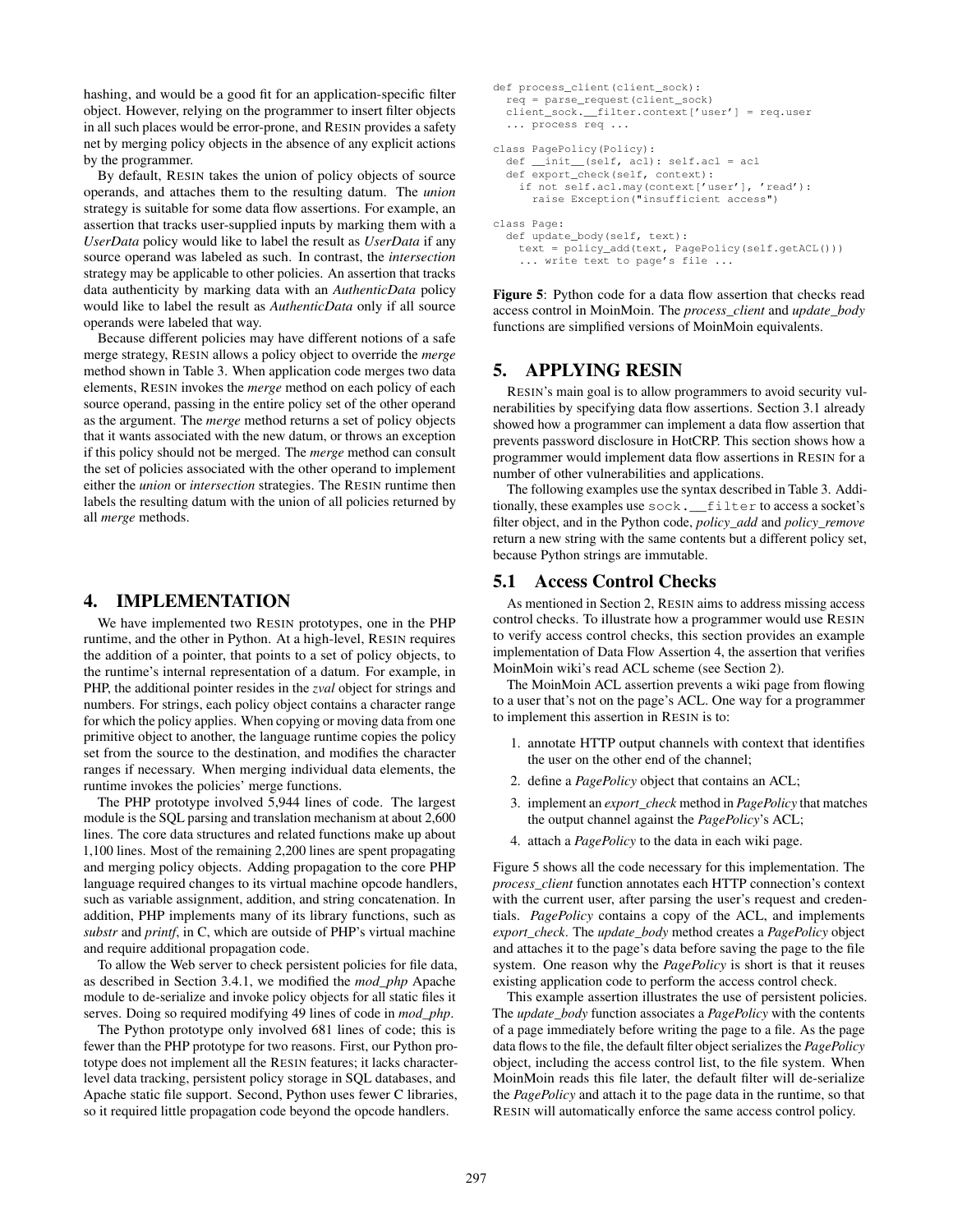```
class CodeApproval extends Policy {
  function export_check($context) {}
}
function make_file_executable($f) {
  $code = file_get_contents($f);
 policy_add($code, new CodeApproval());
  file_put_contents($f, $code);
}
class InterpreterFilter extends Filter {
  function filter_read($buf) {
    foreach (policy_get($buf) as $p)
      if ($p instanceof CodeApproval)
       return $buf;
    throw new Exception('not executable');
  }
}
```
Figure 6: Simplified PHP code for a data flow assertion that catches server-side script injection. In the actual implementation, *filter\_read* verifies that each character in *\$buf* has the *CodeApproval* policy.

In this implementation, the *update\_body* function provides a single place where MoinMoin saves the page to the file system, and a thus a single place to attach the *PagePolicy*. If, however, MoinMoin had multiple code paths that stored pages in the file system, the programmer could assign the policy to the page contents earlier, perhaps directly to the CGI input variables.

In addition to read access checks, the programmer can also define a data flow assertion that verifies write access checks. MoinMoin's write ACLs imply the assertion: *data may flow into wiki page* p *only if the user is on* p*'s write ACL*. MoinMoin stores a wiki page as a directory that contains each version of the page as a separate file. The programmer can implement this assertion by creating a filter class that verifies the write ACL against the current user, and then attaching filter instances to the files and directory that represent a wiki page. The filters restrict the modification of existing versions, and also the creation of new versions based on the page's ACL.

## 5.2 Server-Side Script Injection

Another class of vulnerabilities that RESIN aims to address is server-side script injection, as described in Section 2, which can be addressed with Data Flow Assertion 3. One way for the programmer to implement this assertion is to:

- 1. define an empty *CodeApproval* policy object;<sup>1</sup>
- 2. annotate application code and libraries with *CodeApproval* policy objects;
- 3. change the interpreter's default input filter (see Section 3.2.2) to require a *CodeApproval* policy on all imported code.

This data flow assertion instructs RESIN to limit what code the interpreter may use. Figure 6 lists the code for implementing this assertion. When installing an application, the developer tags the application code and system libraries with a persistent *CodeApproval* policy object using *make\_file\_executable*. The *filter\_read* method only allows code with a *CodeApproval* policy object to pass, ensuring that code from an adversary which would lack the *CodeApproval* policy, will not be executed, whether through *include* statements, *eval*, or direct HTTP requests.

The programmer must override the interpreter's filter in a global configuration file, to ensure the filter is set before any other code

executes; PHP's *auto\_prepend\_file* option is one way to do this. If, instead, the application set the filter at the beginning of the application's own code, adversaries could bypass the check if they are able to upload and run their own .php files.

This example illustrates the need for programmer-specified filter objects in addition to programmer-specified context for default filters. The default filter calls *export\_check* on all the policies that pass through, but the default filter always permits data that has no policy. The filter in this script injection assertion requires that data have a *CodeApproval* policy, and reject data that does not.

## 5.3 SQL Injection and Cross-Site Scripting

As mentioned in Section 2, the two most popular attack vectors in Web applications today are SQL injection and cross-site scripting. This section presents two different strategies for using RESIN to address these vulnerabilities.

To implement the first strategy, the programmer:

- 1. defines two policy object classes: *UntrustedData* and *SQL-Sanitized*;
- 2. annotates untrusted input data with an *UntrustedData* policy;
- 3. changes the existing SQL sanitization function to attach a *SQLSanitized* object to the freshly sanitized data;
- 4. changes the SQL filter object to check the policy objects on each SQL query. If the query contains any characters that have the *UntrustedData* policy, but not the *SQLSanitized* policy, the filter will throw an exception and refuse to forward the query to the database.

Addressing cross-site scripting is similar, except that it uses *HTML-Sanitized* rather than *SQLSanitized*. This strategy catches unsanitized data because the data will lack the correct *SQLSanitized* or *HTMLSanitized* policy object. The reason for appending *SQLSanitized* and *HTMLSanitized* instead of removing *UntrustedData* is to allow the assertion to distinguish between data that may be incorporated into SQL versus HTML since they use different sanitization functions. This strategy ensures that the programmer uses the correct sanitizer (e.g., the programmer did not accidentally use SQL quoting for a string used as part of an HTML document).

The second strategy for preventing SQL injection and cross-site scripting vulnerabilities is to use the same *UntrustedData* policy from the previous strategy, but rather than appending a policy like *SQLSanitized*, the SQL filter inspects the final query and throws an exception if any characters in the query's structure (keywords, white space, and identifiers) have the *UntrustedData* policy. The HTML filter performs a similar check for *UntrustedData* on JavaScript portions of the HTML to catch cross-site scripting errors, similar to a technique used in prior work [34].

A variation on the second strategy is to change the SQL filter's tokenizer to keep contiguous bytes with the *UntrustedData* policy in the same token, and to automatically sanitize the untrusted data in transit to the SQL database. This will prevent untrusted data from affecting the command structure of the query, and likewise for the HTML tokenizer. These two variations require the addition of either tokenizing or parsing to the filter objects, but they avoid relying on trusted quoting functions.

We have experimented with both of these strategies in RESIN, and find that while the second approach requires more code for the parsers, many applications can reuse the same parsing code.

A SQL injection assertion is complementary to the other assertions we describe in this section. For instance, even if an application has a SQL injection vulnerability, and an adversary manages to execute the query SELECT user, password FROM userdb,

<sup>&</sup>lt;sup>1</sup>The *CodeApproval* policy does not need to take the intersection of policies during merge because RESIN's character-level data tracking avoids having to merge file data.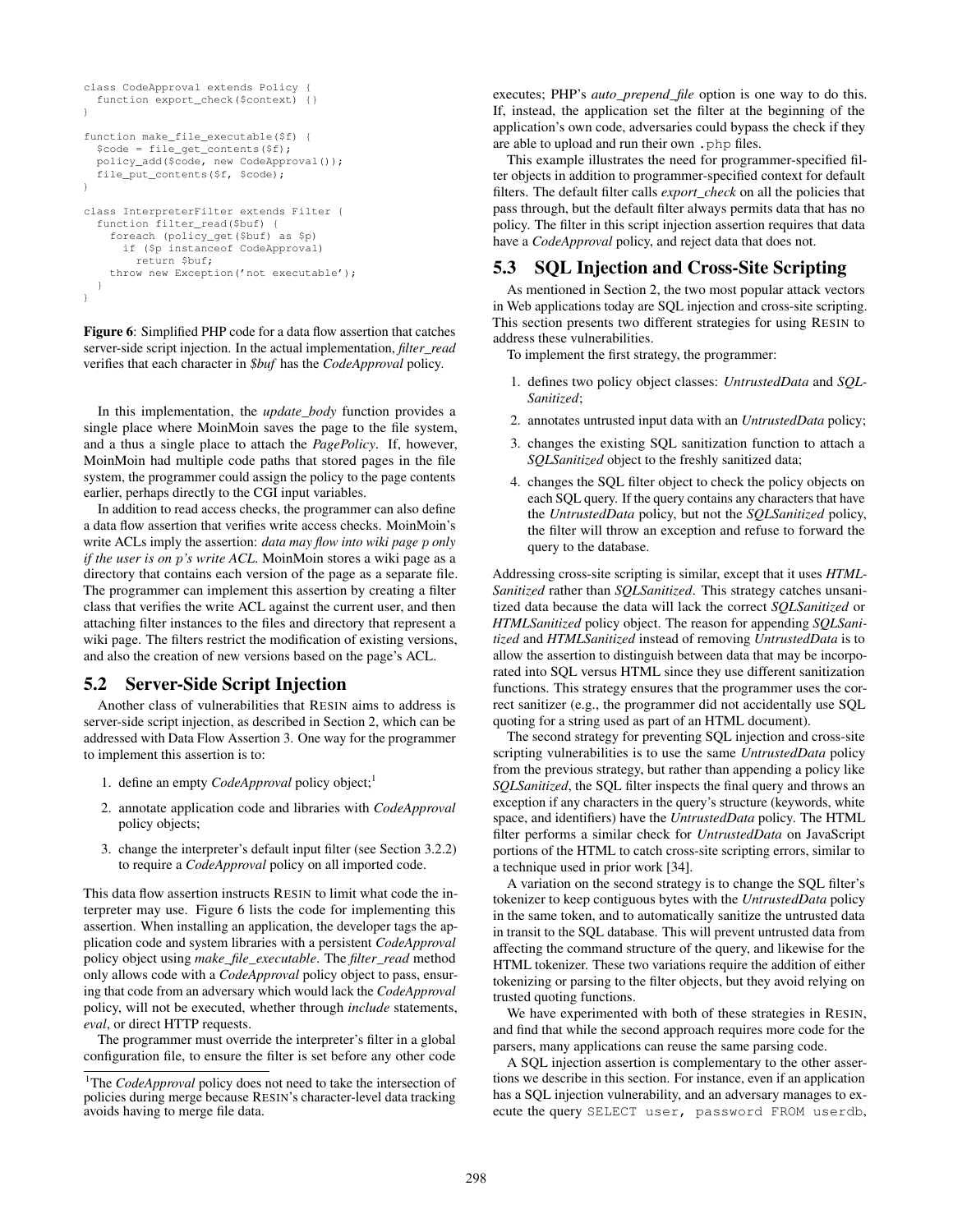the policy object for each password will still be de-serialized from the database, and will prevent password disclosure.

## 5.4 Other Attack Vectors

Finally, there are a number of other attack vectors that RESIN can help defend against. For instance, to address the HTTP response splitting attack described in Section 3.2, a developer can use a filter to reject any CR-LF-CR-LF sequences in the HTTP header that came from user input.

As Web applications use more client-side code, they also use more JSON to transport data from the server to the client. Here, much like in SQL injection, an adversary may be able to craft an input string that changes the structure of the JSON's JavaScript data structure, or worse yet, include client-side code as part of the data structure. Web applications can use RESIN's data tracking mechanisms to avoid these pitfalls as they would for SQL injection.

## 5.5 Application Integration

One potential concern when using RESIN is that a data flow assertion can duplicate data flow checks and security checks that already exist in an application. As a concrete example, consider HotCRP, which maintains a list of authors for each paper. If a paper submission is anonymous, HotCRP must not reveal the submission's list of authors to the PC members. HotCRP already performs this check before adding the author list to the HTML output. Adding a RESIN data flow assertion to verify read access to the author list will make HotCRP perform the access check a second time within the data flow assertion, duplicating the check that already exists.

If a programmer implements an application with RESIN in mind, the programmer can use an exception to indicate that the user may not read certain data, thereby avoiding duplicate access checks. For example, we modified the HotCRP code that displays a paper submission to always try to display the submission's author list. If the submission is anonymous, the data flow assertion raises an exception; the display code catches that exception, and then displays the string "Anonymous" instead of the author list. This avoids duplicate checks because the page generation code does not explicitly perform the access control check. However, if the application sends HTML output to the browser during a *try* block and then encounters an exception later in the *try* block, the previously released HTML might be invalid because the *try* block did not run to completion.

RESIN provides an *output buffering* mechanism to assist with this style of code. To use output buffering, the application starts a new *try* block before running HTML generation code that might throw an exception. At the start of the *try* block, the application notifies the outgoing HTML filter object to start buffering output. If the *try* block throws an exception, the corresponding *catch* block notifies the HTML filter to discard the output buffer, and potentially send alternate output in its place (such as "Anonymous" in the example). However, if the *try* block runs to completion, the *try* block notifies the HTML filter to release the data in the output buffer.

Using exceptions, instead of explicit access checks, frees the programmer from needing to know exactly which checks to invoke in every single case, because RESIN invokes the checks. Instead, programmers need to only wrap code that might fail a check with an appropriate exception handler, and specify how to present an exception to the user.

## 6. SECURITY EVALUATION

The main criteria for evaluating RESIN is whether it is effective at helping a programmer prevent data flow vulnerabilities. To provide a quantitative measure of RESIN's effectiveness, we focus on three areas. First, we determine how much work a programmer must do

to implement an existing implicit data flow plan as an explicit data flow assertion in RESIN. We then evaluate whether each data flow assertion actually prevents typical data flow bugs, both previouslyknown and previously-unknown bugs. Finally, we evaluate whether a single high-level assertion can be general enough to cover both common and uncommon data flows that might violate the assertion, by testing assertions against bugs that use surprising data paths.

## 6.1 Programmer Effort

To determine the level of effort required for a programmer to use RESIN, we took a number of existing, off-the-shelf applications and examined some of their implicit security-related data flow plans. We then implemented a RESIN data flow assertion for each of those implicit plans. Table 4 summarizes the results, showing the applications, the number of lines of code in the application, and the number of lines of code in each data flow assertion.

The results in Table 4 show that each data flow assertion requires a small amount of code, on the order of tens of lines of code. The assertion that checks read access to author lists in HotCRP requires the most changes, 32 lines. This is more code than other assertions because our implementation issues database queries and interprets the results to perform the access check, requiring extra code. However, many of the other assertions in Table 4 reuse existing code from the application's existing security plan, and are shorter.

Table 4 also shows that the effort required to implement a data flow assertion does not grow with the size of the application. This is because implementing an assertion only requires changes where sensitive data first enters the application, and/or where data exits the system, not on every path data takes through the application; RESIN's data tracking handles those data paths. For example, the cross-site scripting assertion for phpBB is only 22 lines of code even though phpBB is 172,000 lines of code.

As a point of comparison for programmer effort, consider the MoinMoin access control scheme that appeared in the Flume evaluation [28]. MoinMoin uses ACLs to limit who can read and write a wiki page. To implement this scheme under Flume, the programmer partitions MoinMoin into a number of components, each with different privileges, and then sets up the OS to enforce the access control system using information flow control. Adapting MoinMoin to use Flume requires modifying or writing about 2,000 lines of application code. In contrast, RESIN can check the same MoinMoin access control scheme using two assertions, an eight line assertion for reading, and a 15 line assertion for writing, as shown in Table 4. Most importantly, adding these checks with RESIN requires no structural or design changes to the application.

Although Flume provides assurance against malicious server code and RESIN does not, the RESIN assertions catch the same two vulnerabilities (see Section 6.2) that Flume catches, because they do not involve binary code injection. By focusing on a weaker threat model, RESIN's lightweight and easy-to-use mechanisms provide a compelling choice for programmers that want additional security assurance without much extra effort.

# 6.2 Preventing Vulnerabilities

To evaluate whether RESIN's data flow assertions are capable of preventing vulnerabilities, we checked some of the assertions in Table 4 against known vulnerabilities that the assertion should be able to prevent. The results are shown in Table 4, where the number of previously-known vulnerabilities is greater than zero.

The results in Table 4 show that each RESIN assertion does prevent the vulnerabilities it aims to prevent. For example, the phpBB access control assertion prevents a known missing access control check listed in the CVE [41], and the HotCRP password protec-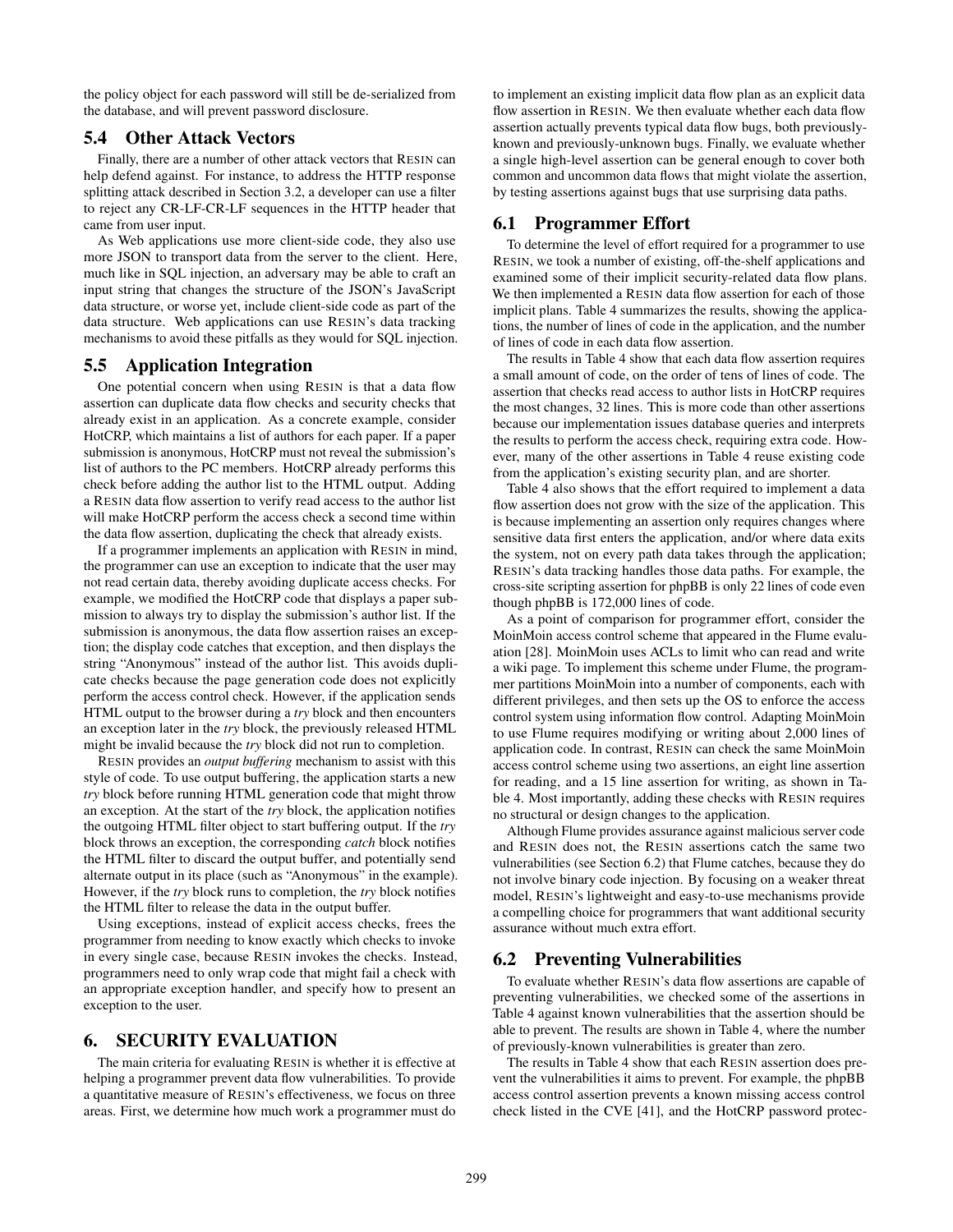| Application                | Lang.      | App.<br><b>LOC</b> | Assertion<br>LOC | Known<br>vuln.             | Discovered<br>vuln. | Prevented<br>vuln. | Vulnerability type                                                                               |
|----------------------------|------------|--------------------|------------------|----------------------------|---------------------|--------------------|--------------------------------------------------------------------------------------------------|
| MIT EECS grad admissions   | Python     | 18,500             | 9                | $\Omega$                   | 3                   | 3                  | SQL injection                                                                                    |
| MoinMoin                   | Python     | 89,600             | 8<br>15          | $\overline{2}$<br>$\Omega$ | U                   | 2<br>$\Omega$      | Missing read access control checks<br>Missing write access control checks                        |
| File Thingie file manager  | PHP        | 3.200              | 19               | $\theta$                   |                     |                    | Directory traversal, file access control                                                         |
| HotCRP                     | PHP        | 29,000             | 23<br>30<br>32   | 0<br>$\theta$              |                     | $\Omega$           | Password disclosure<br>Missing access checks for papers<br>Missing access checks for author list |
| myPHPscripts login library | PHP        | 425                | 6                |                            | $\Omega$            |                    | Password disclosure                                                                              |
| PHP Navigator              | PHP        | 4.100              | 17               | $\theta$                   |                     |                    | Directory traversal, file access control                                                         |
| phpBB                      | PHP        | 172,000            | 23<br>22         | 4                          | 3<br>$\Omega$       | 4<br>4             | Missing access control checks<br>Cross-site scripting                                            |
| many [3, 11, 16, 23, 36]   | <b>PHP</b> |                    | 12               | 5                          | $\theta$            |                    | Server-side script injection                                                                     |

Table 4: Results from using RESIN assertions to prevent previously-known and newly discovered vulnerabilities in several Web applications.

tion assertion shown in Section 3.1 prevents the password disclosure vulnerability described in Section 2. The assertion to prevent server-side script injection described in Section 5.2 prevents such vulnerabilities in five different applications [3, 11, 16, 23, 36].

Since we implemented these assertions with knowledge of the previously-known vulnerabilities, it is possible that the assertions are biased to thwart only those vulnerabilities. To address this bias, we tried to find new bugs, as an adversary would, that violate the assertions in Table 4. These results are shown in Table 4 where the number of newly discovered vulnerabilities is greater than zero.

These results show that RESIN assertions can prevent vulnerabilities, even if the programmer has no knowledge of the specific vulnerabilities when writing the assertion. For example, we implemented a generic data flow assertion to address SQL injection vulnerabilities in MIT's EECS graduate admissions system. Although the original programmers were careful to avoid most SQL injection vulnerabilities, the assertion revealed three previously-unknown SQL injection vulnerabilities in the admission committee's internal user interface.

As a second example, File Thingie and PHP Navigator are Web based file managers, and both support a feature that limits a user's write access to a particular home directory. We implemented this behavior as a write access filter as described in Section 3.2.3. Again, both applications have code in place to check directory accesses, but after a careful examination, we discovered a directory traversal vulnerability that violates the write access scheme in each application. The data flow assertions catch both of these vulnerabilities.

As a final example, phpBB implements read access controls so that only certain users can read certain forum messages. We implemented an assertion to verify this access control scheme. In addition to preventing a previously-known access control vulnerability, the assertion also prevents three previously-unknown read access violations that we discovered. These results confirm that data flow assertions in RESIN can thwart vulnerabilities, even if the programmer does not know they exist. Furthermore, these assertions likely eliminate even more vulnerabilities that we are not aware of.

The three vulnerabilities in phpBB are not in the core phpBB package, but in plugins written by third-party programmers. Largescale projects like phpBB are a good example of the benefit of explicitly specifying data flow assertions with RESIN. Consider a situation where a new programmer starts working on an existing application like HotCRP or phpBB. There are many implicit rules that programmers must follow in hundreds of places, such as who is responsible for sanitizing what data to prevent SQL injection and cross-site scripting, and who is supposed to call the access control

function. If a programmer starts writing code before understanding all of these rules, the programmer can easily introduce vulnerabilities, and this turned out to be the case in the phpBB plugins we examined. Using RESIN, one programmer can make a data flow rule explicit as an assertion and then RESIN will check that assertion for all the other programmers.

These results also provide examples of a single data flow assertion thwarting more than one instance of an entire class of vulnerabilities. For example, the single read access assertion in phpBB thwarts four specific instances of read access vulnerabilities (see Table 4). As another example, a single server-side script injection assertion that works in all PHP applications catches five different previously-known vulnerabilities in the PHP applications we tested (see Table 4). This suggests that when a programmer inevitably finds a security vulnerability and writes a RESIN assertion that addresses it, the assertion will prevent the broad class of problems that allow the vulnerability to occur in the first place, rather than only fixing the one specific instance of the problem.

# 6.3 Generality

To evaluate whether RESIN data flow assertions are general enough to cover the many data flow paths available to an adversary, we checked whether the assertions we wrote detect a number of data flow bugs that use surprising data flow channels.

The results indicate that a high-level RESIN assertion can detect and prevent vulnerabilities even if the vulnerability takes advantage of an unanticipated data flow path. For example, a common way for an adversary to exploit a cross-site scripting vulnerability is to enter malicious input through HTML form inputs. However, there was a cross-site scripting vulnerability in phpBB due to a more unusual data path. In this vulnerability, phpBB requests data from a *whois* server and then uses the response without sanitizing it first; an adversary exploits this vulnerability by inserting malicious JavaScript code into a *whois* record and then requesting the *whois* record via phpBB. The RESIN assertion that protects against crosssite scripting in phpBB, listed in Table 4, prevents vulnerabilities at a high-level; the assertion treats *all* external input as untrusted and makes sure that the external input data flows through a sanitizer before phpBB may use the data in HTML. This assertion is able to prevent both the more common HTML form attack as well as the less common *whois* style attack because the assertion is general enough to cover many possible data flow paths.

A second example is in the read access controls for phpBB's forum messages. The common place to check for read access is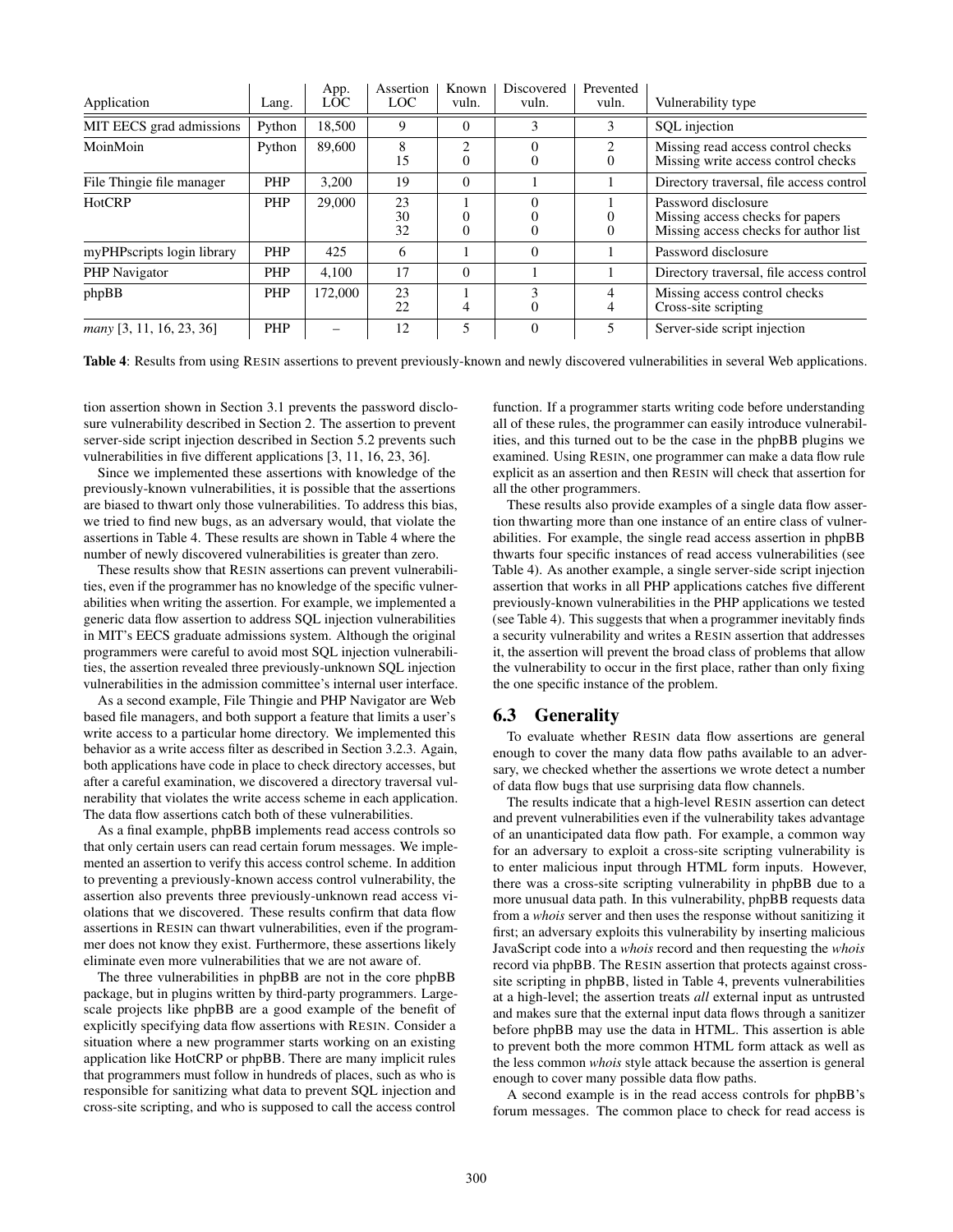before displaying the message to a user, but one of the read access vulnerabilities, listed in Table 4, results from a different data flow path. When a user replies to a message, phpBB includes a quotation of the original message in the reply message. In the vulnerable version, phpBB also allows a user to reply to a message even if the user lacks permission to read the message. To exploit this vulnerability, an adversary, lacking permission to read a message, replies to the message using its message ID, and then reads the content of the original message, quoted in the reply template. The RESIN assertion that checks the read access controls prevents this vulnerability because the assertion detects data flow from the original message to the adversary's browser, regardless of the path taken.

A final example comes from the two password disclosure vulnerabilities shown in Table 4. As described in Section 5, the HotCRP disclosure results from a logic bug in the email preview and the email reminder features. In contrast, the disclosure in the myPHPscripts login library [33] results from the library storing its users' passwords in a plain-text file in the same HTTP-accessible directory that contains the library's PHP files [35]. To exploit this, an adversary requests the password file with a Web browser. Despite preventing password disclosure through two different data flow paths, the assertions for password disclosure in HotCRP and myPHPscripts are very similar (the only difference is that HotCRP allows email reminders and myPHPscripts does not). This shows that a single RESIN data flow assertion can prevent attacks through a wide range of attack vectors and data paths.

## 7. PERFORMANCE EVALUATION

Although the main focus of RESIN is to improve application security, application developers may be hesitant to use these techniques if they impose a prohibitive performance overhead. In this section, we show that RESIN's performance is acceptable. We first measure the overhead of running HotCRP with and without the use of RESIN, and then break down the low-level costs that account for the overhead using microbenchmarks. The overall result is that a complex Web application like HotCRP incurs a 33% CPU overhead for generating a page, which is unlikely to be noticeable by end-users.

The following experiments were run on a single core of a 2.3GHz Xeon 5140 server with 4GB of memory running Linux 2.6.22. The unmodified PHP interpreter is version 5.2.5, the same version that the RESIN PHP interpreter is based on.

#### 7.1 Application Performance

To evaluate the system-level overhead of RESIN, we compare a modified version of HotCRP running in the RESIN PHP interpreter against an unmodified version of HotCRP 2.26 running in an unmodified PHP interpreter. We measured the time to generate the Web page for a specific paper in HotCRP, including the paper's title, abstract, and author list (if not anonymized), as if a PC member requested it through a browser. The measured runtime includes the time taken to parse PHP code, recall the session state, make SQL queries, and invoke the relevant data flow assertions. In this example, RESIN invoked two assertions: one protected the paper title and abstract (and the PC member was allowed to see them), and the other protected the author list (and the PC member was not allowed to see it, due to anonymization). We used the output buffering technique from Section 5.5 to present a consistent interface even when the author list policy raised an exception. The resulting page consisted of 8.5KB of HTML.

The unmodified version of HotCRP generates the page in 66ms (15.2 requests per second) and the RESIN version uses 88ms (11.4 requests per second), averaged over 2000 trials. The performance of this benchmark is CPU limited. Despite our unoptimized RESIN

| Operation         | Unmodified<br><b>PHP</b> | <b>RESIN</b><br>no policy | <b>RESIN</b><br>empty policy |
|-------------------|--------------------------|---------------------------|------------------------------|
| Assign variable   | $0.196 \,\mu s$          | $0.210 \mu s$             | $0.214 \mu s$                |
| Function call     | $0.598 \,\mu s$          | $0.602 \mu s$             | $0.619 \,\mu s$              |
| String concat     | $0.315 \,\mu s$          | $0.340 \,\mu s$           | $0.463 \,\mu s$              |
| Integer addition  | $0.224 \mu s$            | $0.247 \,\mu s$           | $0.384 \,\mu s$              |
| File open         | $5.60 \mu s$             | 7.05 $\mu$ s              | 18.2 $\mu$ s                 |
| File read, 1KB    | 14.0 $\mu$ s             | 16.6 $\mu$ s              | $26.7 \mu s$                 |
| File write, 1KB   | 57.4 $\mu$ s             | $60.5 \ \mu s$            | $71.7 \mu s$                 |
| <b>SOL SELECT</b> | 134 $\mu$ s              | $674 \mu s$               | $832 \mu s$                  |
| <b>SOL INSERT</b> | 64.8 $\mu$ s             | 294 $\mu$ s               | 508 $\mu$ s                  |
| <b>SOL DELETE</b> | 64.7 $\mu$ s             | 114 $\mu$ s               | 115 $\mu$ s                  |

Table 5: The average time taken to execute different operations in an unmodified PHP interpreter, a RESIN PHP interpreter without any policy, and a RESIN PHP interpreter with an empty policy.

prototype, its performance is likely to be adequate for many real world applications. For example, in the 30 minutes before the SOSP submission deadline in 2007, the HotCRP submission system logged only 390 user actions. Even if there were 10 page requests for each logged action (likely an overestimate), this would only average to 2.2 requests per second and a CPU utilization of 14.3% without RESIN, or 19.1% with RESIN on a single core. Adding a second CPU core doubles the throughput.

#### 7.2 Microbenchmarks

To determine the source of RESIN's overhead, we measured the time taken by individual operations in an unmodified PHP interpreter, and a RESIN PHP interpreter both without any policy and with an empty policy. The results of these microbenchmarks are shown in Table 5.

For operations that simply propagate policies, such as variable assignments and function calls, RESIN incurs a small absolute overhead of 4-21ns, but percentage wise, this is about a 10% overhead. This overhead is due to managing the policy set objects.

The overhead for invoking a filter object's interposition method (*filter\_read*, *filter\_write*, and *filter\_func*) is the same as for a standard function call, except that RESIN calls the interposition method once for every call to *read* or *write*. Therefore the application programmer has some control over how much interposition overhead the application will incur. For example, the programmer can control the amount of computation the interposition method performs, and the number of times the application calls *read* and *write*.

For operations that track byte-level policies, such as string concatenation, the overhead without any policy is low (8%), but increases when a policy is present (47%). This reflects the cost of propagating byte-level policies for parts of the string at runtime as well as more calls to *malloc* and *free*. A more efficient implementation of byte-level policies could reduce these calls.

Operations that merge policies (such as integer addition, which cannot do byte-level tracking) are similarly inexpensive without a policy (10%), but are more expensive when a policy is applied (71%). This reflects the cost of invoking the programmer-supplied merge function. However, in all the data flow assertions we encountered, we did not need to apply policies to integers, so this might not have a large impact on real applications.

For file open, read, and write, RESIN adds potentially noticeable overhead, largely due to the cost of serializing, de-serializing, and invoking policies and filters stored in a file's extended attributes. Caching file policies in the runtime will likely reduce this overhead.

The INSERT operation listed in Table 5 inserts 10 cells, each into a different column, and the SELECT operation reads 10 cells, each from a different column. When there is an empty policy, each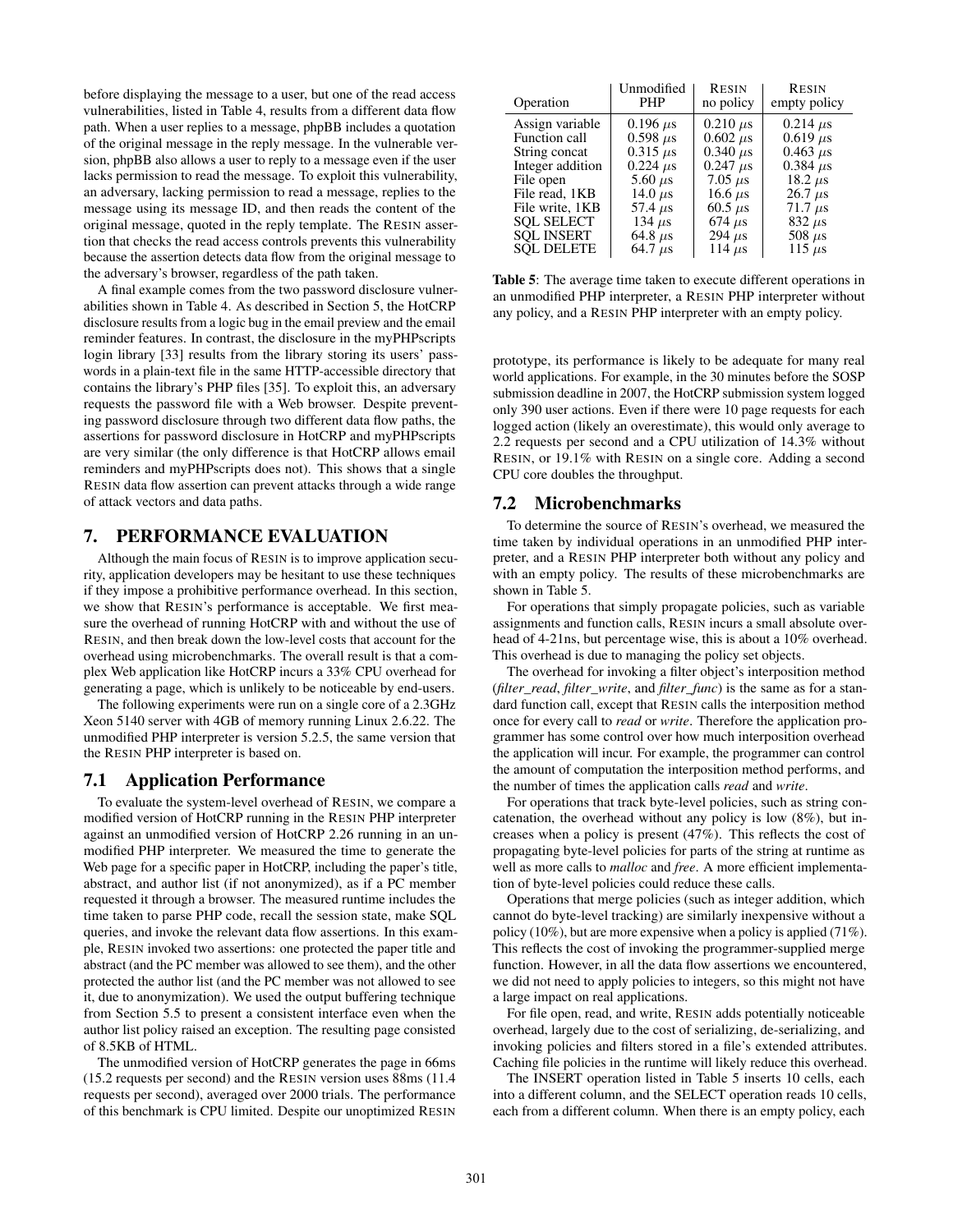datum has the policy. The overhead without any policy is 229–  $540\mu$ s (354%–403%), and that with an empty policy is 443–698 $\mu$ s (521%–684%). RESIN's overhead is related to the size of the query, and the number of columns that have policies; reducing the number of columns returned by a query reduces the overhead for a query. For example, a SELECT query that only requests six columns with policies takes  $578\mu s$  in RESIN compared to  $109\mu s$  in unmodified PHP. The DELETE operation has a lower overhead because it does not require rewriting queries or results.

RESIN's overhead for SQL operations is relatively high because it parses and translates each SQL query in order to determine the policy object for each data item that the query stores or fetches. Our current implementation performs much of the translation in a library written in PHP; we expect that converting all of it to C would offer significant speedup. Note that, even with our high overhead for SQL queries, the overall application incurs a much smaller performance overhead, such as 33% in the case of HotCRP.

# 8. LIMITATIONS AND FUTURE WORK

RESIN currently has a number of limitations which we plan to address in future work. First, we would like to provide better support for data integrity invariants. Instead of requiring programmers to specify what writes are allowed using filter objects, we envision using transactions to buffer database or file system changes, and checking a programmer-specified assertion before committing them.

Second, we would like to add the ability to construct internal data flow boundaries within an application. For example, an assertion could prevent clear-text passwords from flowing out of the software module that handles passwords. Attaching filter objects to function calls helps with these boundaries, but languages like PHP and Python allow code to read and write data in another module's scope as if they were global variables. An internal data flow boundary would need to address these data flow paths.

We would also like to extend RESIN to allow data flow assertions to span multiple runtimes, possibly including Javascript and SQL. We are considering a few possible approaches, including a generic representation of policy objects, or mechanisms to invoke the policy object's original runtime for performing policy checks. Also, we are interested in extending RESIN to propagate policies between machines in a distributed system similar to the way DStar [52] does with information flow labels.

We are looking for easier ways to implement data tracking in a language runtime, perhaps with OS or VMM support. Adding data tracking to PHP required modifying the interpreter in 103 locations to propagate policies; ideally, applying these techniques to new runtimes would require fewer changes. For example, it might be possible to implement RESIN without modifying the language runtime, given a suitable object-oriented system. The implementation would override all string operations to propagate policy objects, and override storage system interfaces to implement filter objects.

Finally, dynamic data tracking adds runtime overheads and presents challenges to tracking data through control flow paths. We would like to investigate whether static analysis or programmer annotations can help check RESIN-style data flow assertions at compile time.

## 9. RELATED WORK

RESIN makes a number of design decisions regarding how programmers specify policies and how RESIN tracks data. This section relates RESIN's design to prior work.

## 9.1 Policy Specification

In RESIN, programmers define a data flow assertion by writing policy objects and filter objects in the same language as the rest of the application. Previous work in policy description languages focuses on specifying policies at a higher level, to make policies easier to understand, manage [6, 12, 14], analyze [20], and specify [2]. While these policy languages do not enforce security directly, having a clearly defined policy specification allows reasoning about the security of a system, performing static analysis [17, 18], and composing policies in well-defined ways [1, 7, 43]. Doing the same in RESIN is challenging because programmers write assertions in general-purpose code. In future work, techniques like program analysis could help formalize RESIN's policies [4], to bring some of these benefits to RESIN, or to allow performance optimizations.

Lattice-based label systems [9, 10, 13, 15, 28, 32, 51] control data flow by assigning labels to objects. Expressing policies using labels can be difficult [14], and can require re-structuring applications. Once specified, labels objectively define the policy, whereas RESIN assertions require reasoning about code. For more complex policies, labels are not enough, and many applications use trusted *declassifiers* to transform labels according to application-specific rules (e.g. encryption declassifies private data). Indeed, a large part of re-structuring an application to use labels involves writing and placing declassifiers. RESIN's design can be thought of as specifying the declassifier (policy object) in the label, thus avoiding the need to place declassifiers throughout the application code.

Since RESIN programmers define their own policy and filter objects, programmers can implement data flow assertions specific to an application, such as ensuring that every string that came from one user is sanitized before being sent to another user's browser. RESIN's assertions are more extensible than specialized policy languages [19], or tools designed to find specific problems, such as SQL injection or cross-site scripting [21, 22, 29, 30, 34, 39, 44, 47, 49].

PQL [30] allows programmers to run application-specific program analyses on their code at development time, including analyses that look for data flow bugs such as SQL injection. However, PQL is limited to finding data flows that can be statically analyzed, with the help of some development-time runtime checks, and cannot find data flows that involve persistent storage. This could miss some subtle paths that an attacker might trigger at runtime, and would not prevent vulnerabilities in plug-ins added by end-users.

FABLE [40] allows programmers to customize the type system and label transformation rules, but requires the programmer to define a type system in a specialized language, and use the type system to implement the applications' data flow schemes. RESIN, on the other hand, implements data tracking orthogonal to the type system, requiring fewer code modifications, and allowing programmers to reuse existing code in their assertions.

Systems like OKWS [27] and Privman [25] enforce security by having programmers partition their application into less-privileged processes. By operating in the language runtime, RESIN's policy and filter objects track data flows and check assertions at a higher level of abstraction, avoiding the need to re-structure applications. However, RESIN cannot protect against compromised server processes.

## 9.2 Data Tracking

Once the assertions are in place, RESIN tracks explicit flows of application data at runtime, as it moves through the system. RESIN does not track data flows through implicit channels, such as program control flow and data structure layout, because implicit flows can be difficult to reason about, and often do not correspond to data flow plans the programmer had in mind. Implicit data flows can lead to "taint creep", or increasingly tainted program control flow, as the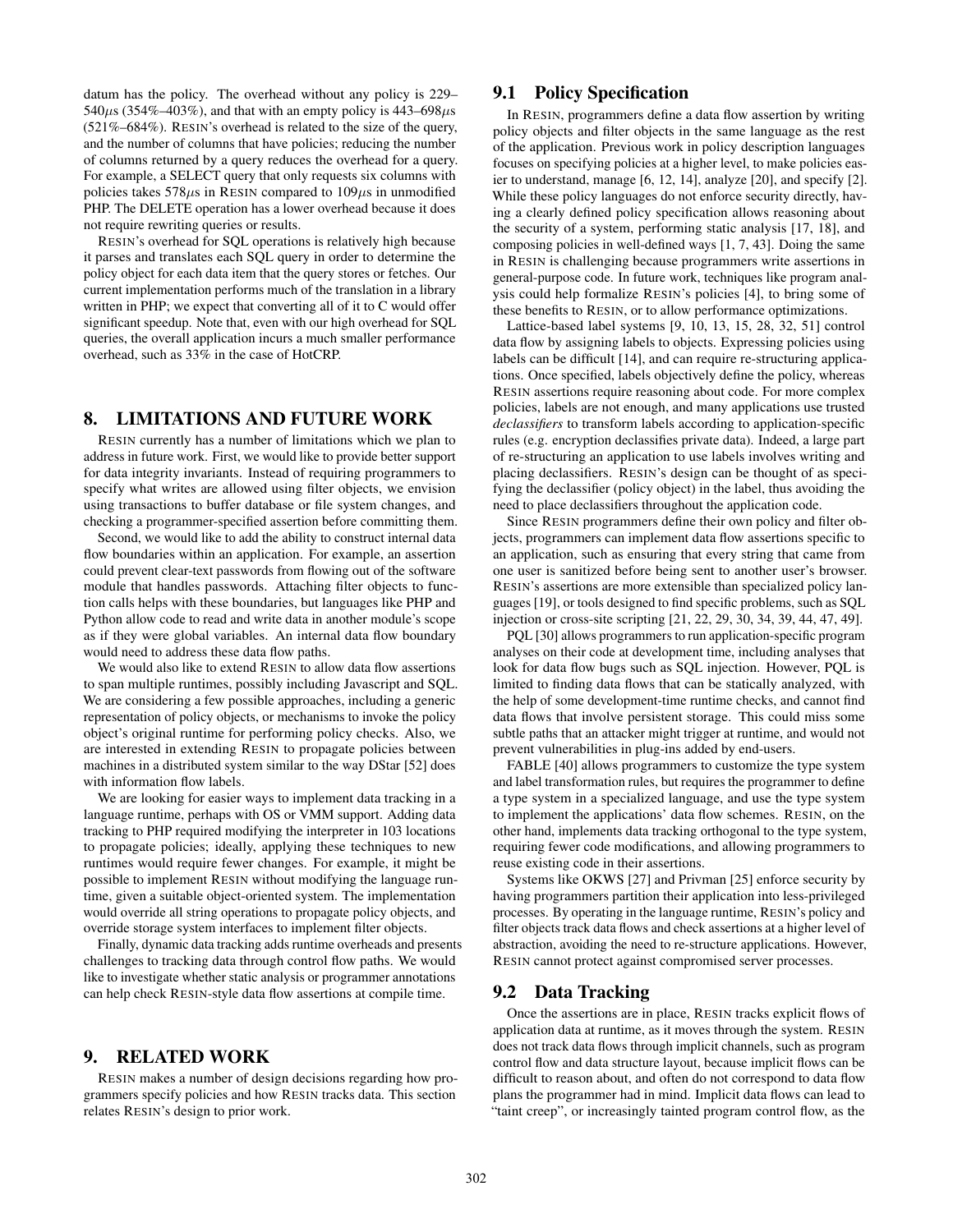application executes, which can make the system difficult to use in practice. In contrast, systems like Jif [32] track data through all channels, including program control flow, and can catch subtle bugs that leak data through these channels. By relying on a well-defined label system, Jif can also avoid runtime checks in many cases, and rely purely on compile-time static checking, which reduces runtime overhead.

RESIN's data tracking is central to its ability to implement data flow assertions that involve data movement, like SQL injection or cross-site scripting protection. Other program checkers, like Spec# [5, 6], check program invariants, but focus on checking function pre- and post-conditions and do not track data. Aspect-oriented programming (AOP) [45] provides a way to add functionality, including security checks, that cuts across many different software modules, but does not perform data tracking. However, AOP does help programmers add new code throughout an application's code base, and could be used to implement RESIN filter objects.

By tracking data flow in a language runtime, RESIN can track data at the level of existing programming abstractions—variables, I/O channels, and function calls—much like in Jif [32]. This allows programmers to use RESIN without having to restructure their applications. This differs from OS-level IFC systems [15, 28, 50, 51] which track data flowing between processes, and thus require programmers to expose data flows to the OS by explicitly partitioning their applications into many components according to the data each component should observe. On the other hand, these OS IFC systems can protect against compromised server code, whereas RESIN assumes that all application code is trusted; a compromise in the application code can bypass RESIN's assertions.

Some bug-specific tools use data tracking to prevent vulnerabilities such as cross-site scripting [24], SQL injection [34, 44], and untrusted user input [8, 37, 42]. While these tools inspired RESIN's design, they effectively hard-code the assertion to be checked into the design of the tool. As a result, they are not general enough to address application-specific data flows, and do not support data flow tracking through persistent storage. One potential advantage of these tools is that they do not require the programmer to modify their application in order to prevent well-known vulnerabilities such as SQL injection or cross-site scripting. We suspect that with RESIN, one developer could also write a general-purpose assertion that can be then applied to other applications.

## 10. CONCLUSION

Programmers often have a plan for correct data flow in their applications. However, today's programmers often implement their plans implicitly, which requires the programmer to insert the correct code checks in many places throughout an application. This is difficult to do in practice, and often leads to vulnerabilities.

This work takes a step towards solving this problem by introducing the idea of a data flow assertion, which allows a programmer to explicitly specify a data flow plan, and then have the language runtime check it at runtime. RESIN provides three mechanisms for implementing data flow assertions: *policy objects* associated with data, *data tracking* as data flows through an application, and *filter objects* that define data flow boundaries and control data movement.

We evaluated RESIN by adding data flow assertions to prevent security vulnerabilities in existing PHP and Python applications. Results show that data flow assertions are effective at preventing a wide range of vulnerabilities, that assertions are short and easy to write, and that assertions can be added incrementally without having to restructure existing applications. We hope these benefits will entice programmers to adopt our ideas in practice.

# Acknowledgments

We thank Michael Dalton, Eddie Kohler, Butler Lampson, Robert Morris, Neha Narula, Jerry Saltzer, Jacob Strauss, Jeremy Stribling, and the anonymous reviewers for their feedback. This work was supported by Nokia Research.

## References

- [1] G. Ahn, X. Zhang, and W. Xu. Systematic policy analysis for high-assurance services in SELinux. In *Proc. of the 2008 POLICY Workshop*, pages 3–10, Palisades, NY, June 2008.
- [2] A. H. Anderson. An introduction to the web services policy language (WSPL). In *Proc. of the 2004 POLICY Workshop*, pages 189–192, Yorktown Heights, NY, June 2004.
- [3] J. Bae. Vulnerability of uploading files with multiple extensions in phpBB attachment mod. http://seclists. org/fulldisclosure/2004/Dec/0347.html. CVE-2004-1404.
- [4] S. Barker. The next 700 access control models or a unifying meta-model? In *Proc. of the 14th ACM Symposium on Access Control Models and Technologies*, pages 187–196, Stresa, Italy, June 2009.
- [5] M. Barnett, B.-Y. E. Chang, R. DeLine, B. Jacobs, and K. R. M. Leino. Boogie: A modular reusable verifier for object-oriented programs. In *Proc. of the 4th International Symposium on Formal Methods for Components and Objects*, pages 364–387, Amsterdam, The Netherlands, November 2005.
- [6] M. Barnett, K. Rustan, M. Leino, and W. Schulte. The Spec# programming system: An overview. In *Proc. of the Workshop on Construction and Analysis of Safe, Secure and Interoperable Smart devices*, pages 49–69, Marseille, France, March 2004.
- [7] L. Bauer, J. Ligatti, and D. Walker. Composing security policies with Polymer. In *Proc. of the 2005 PLDI*, pages 305–314, Chicago, IL, June 2005.
- [8] W. Chang, B. Streiff, and C. Lin. Efficient and extensible security enforcement using dynamic data flow analysis. In *Proc. of the 15th CCS*, pages 39–50, Alexandria, VA, October 2008.
- [9] S. Chong, J. Liu, A. C. Myers, X. Qi, K. Vikram, L. Zheng, and X. Zheng. Secure web applications via automatic partitioning. In *Proc. of the 21st SOSP*, pages 31–44, Stevenson, WA, October 2007.
- [10] S. Chong, K. Vikram, and A. C. Myers. SIF: Enforcing confidentiality and integrity in web applications. In *Proc. of the 16th USENIX Security Symposium*, pages 1–16, Boston, MA, August 2007.
- [11] CWH Underground. Kwalbum arbitrary file upload vulnerabilities. http://www.milw0rm.com/exploits/6664. CVE-2008-5677.
- [12] N. Damianou, N. Dulay, E. Lupu, and M. Sloman. The Ponder policy specification language. In *Proc. of the 2001 POLICY Workshop*, pages 18–38, Bristol, UK, January 2001.
- [13] D. E. Denning. A lattice model of secure information flow. *Communications of the ACM*, 19(5):236–243, May 1976.
- [14] P. Efstathopoulos and E. Kohler. Manageable fine-grained information flow. In *Proc. of the 3rd ACM EuroSys conference*, pages 301–313, Glasgow, UK, April 2008.
- [15] P. Efstathopoulos, M. Krohn, S. VanDeBogart, C. Frey, D. Ziegler, E. Kohler, D. Mazières, F. Kaashoek, and R. Morris. Labels and event processes in the Asbestos operating